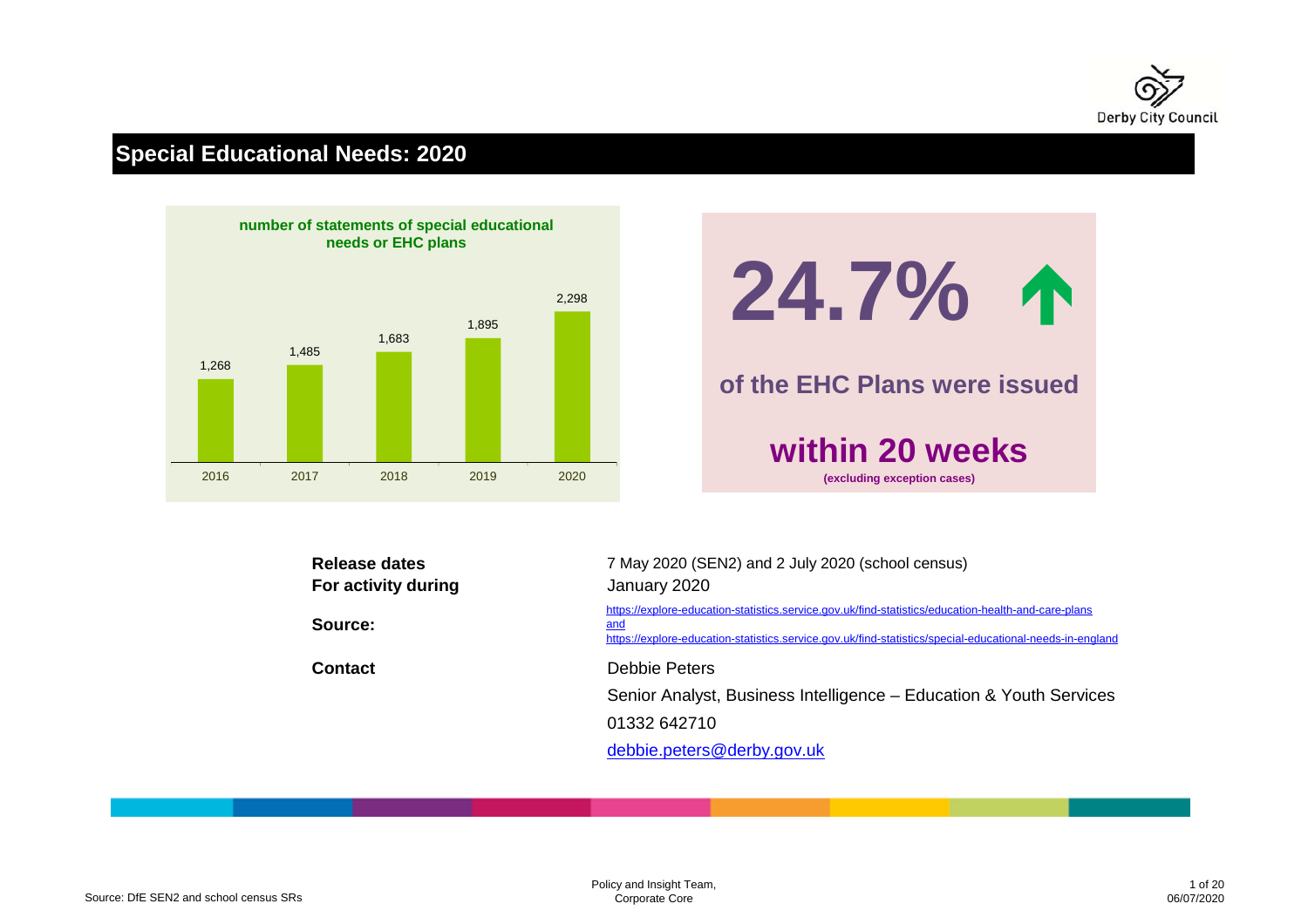

### **Contents**

#### **Analysis from SEN2 data return (published 7 May 2020)**

**Page**

- **3**Number of children and young people with a statement or EHC plan maintained by each local authority
- **4**Number of children and young people with a new statement or EHC plan by each local authority
- **5**Placement of children and young people for whom local authorities maintain an EHC plan
- **6**Placement of children and young people for whom local authorities maintain a statement or EHC plan - trend
- **7**Placement of children and young people with a new statement or EHC plan by each local authority
- **8**Children and young people with an EHC plan1 by local authority and age group
- **9**Assessment process for Statements and EHC plans, children and young people who have transferred establishment type, and children and young people whose statement or EHC plan has been discontinued
- **10**New EHC plans issued within 20 weeks
- **11**EHC plans with personal budgets, mediation and tribunal cases, and employment of designated medical/clinical officer by local authority

#### **Analysis from School Census January 2020 (published 2 July 2020)**

- **12**Children and young people with SEN Support
- **13**State-funded primary schools - Pupils with SEN
- **14**State-funded secondary schools - Pupils with SEN
- **15**Special schools - Pupils with SEN
- **16**All schools - Pupils with SEN
- **17**State-funded primary schools - percentage of pupils with special educational needs by type of need
- **18**State funded secondary schools - percentage of pupils with special educational needs by type of need
- **19**All special schools - percentage of pupils with special educational needs by type of need
- **20**All schools - percentage of pupils with special educational needs by type of need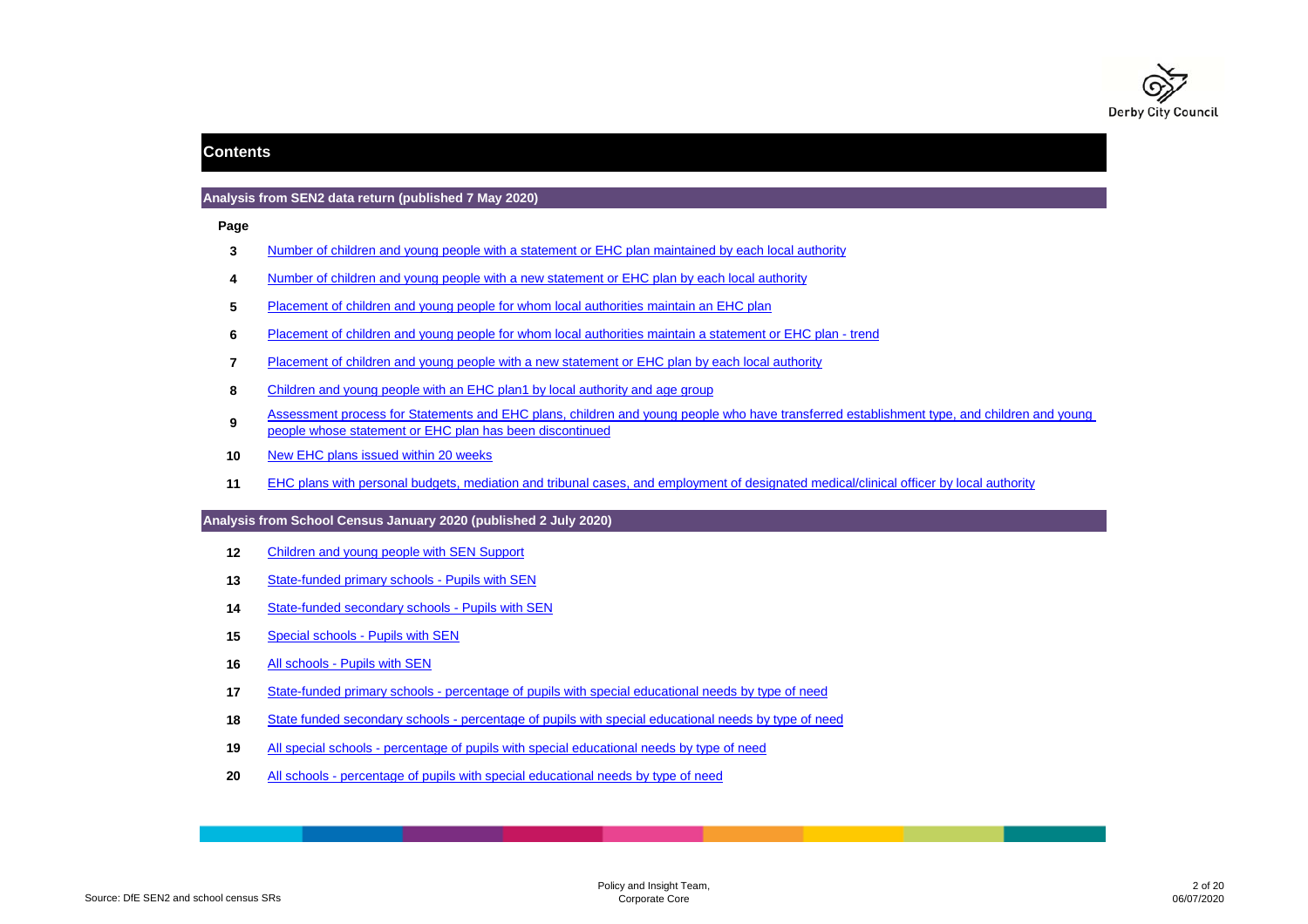

# **Number of children and young people with a statement or EHC plan<sup>1</sup>**

|                                 | <b>statements</b> |        | <b>EHC plans statements EHC plans statements EHC plans</b> |         |        |         | <b>EHC plans</b> | $EHC$ plans <sup>2</sup> |       |      | number of pupils with a staten |      |
|---------------------------------|-------------------|--------|------------------------------------------------------------|---------|--------|---------|------------------|--------------------------|-------|------|--------------------------------|------|
| comparator authorities          |                   | 2016   |                                                            | 2017    |        | 2018    | 2019             | 2020                     |       |      | educational needs or EH        |      |
| <b>Bolton</b>                   | 1,228             | 318    | 720                                                        | 1,080   | 214    | 1,853   | 2,232            | 2,449                    | 3,000 |      |                                |      |
| Coventry                        | 1,123             | 436    | 707                                                        | 1,017   | 126    | 1,737   | 2,084            | 2,145                    | 2,500 |      |                                |      |
| Derby                           | 1,198             | 70     | 1,119                                                      | 366     | 627    | 1,056   | 1,895            | 2,298                    | 2,000 |      |                                |      |
| Dudley                          | 992               | 288    | 591                                                        | 821     | 160    | 1,487   | 1,926            | 2,340                    |       |      |                                |      |
| Kirklees                        | 1,460             | 620    | 1,049                                                      | 1,323   | 220    | 2,235   | 2,741            | 3,329                    | 1,500 |      |                                |      |
| Leeds                           | 1,403             | 884    | 682                                                        | 2,191   | 70     | 3,283   | 3,836            | 4,339                    | 1,000 |      |                                |      |
| Medway                          | 585               | 1,093  | 491                                                        | 1,288   | 190    | 1,844   | 2,126            | 2,296                    | 500   |      |                                |      |
| Peterborough                    | 1,146             | 236    | 712                                                        | 874     | 128    | 1,594   | 1,901            | 1,930                    | 0     |      |                                |      |
| Sheffield                       | 1,831             | 372    | 1,137                                                      | 1,338   | 651    | 2,210   | 3,201            | 3,252                    |       | 2016 | 2017                           | 2018 |
| <b>Telford and Wrekin</b>       | 805               | 298    | 410                                                        | 958     | 43     | 1,439   | 1,556            | 1,657                    |       |      |                                |      |
| Walsall                         | 1,122             | 405    | 702                                                        | 816     | 317    | 1,430   | 2,017            | 2,106                    |       |      |                                |      |
| comparator authorities' average | 1,172             | 456    | 756                                                        | 1,097   | 250    | 1,833   | 2,320            | 2,558                    |       |      |                                |      |
| <b>East Midlands</b>            | 12,343            | 6,458  | 7,434                                                      | 13,332  | 2,455  | 20,471  | 24,760           | 27,104                   |       |      |                                |      |
| <b>National</b>                 | 182,106           | 74,209 | 112,057                                                    | 175,233 | 34,097 | 285,722 | 353,995          | 390,109                  |       |      |                                |      |



1. Only statutory EHC plans are recorded in collections from 2015 onwards; non-statutory EHC plans issued by pathfinder local authorities are not included.

2. Includes a very small number of children and young people with statements not yet transferred to EHC plans.

*Source of data: SEN2 return*

#### **Commentary from Policy and Insight Team -**

The total number of statements and EHC plans has continued to increase both nationally and locally. In Derby, there were 2298 statutory EHC plans maintained by the LA at January 2020. The number of EHC plans and statements of SEN have increased each year since 2016 (from 1,268 statements in 2016).

The percentage increase from 2019 to 2020 was 21.3% in Derby (10.2% nationally).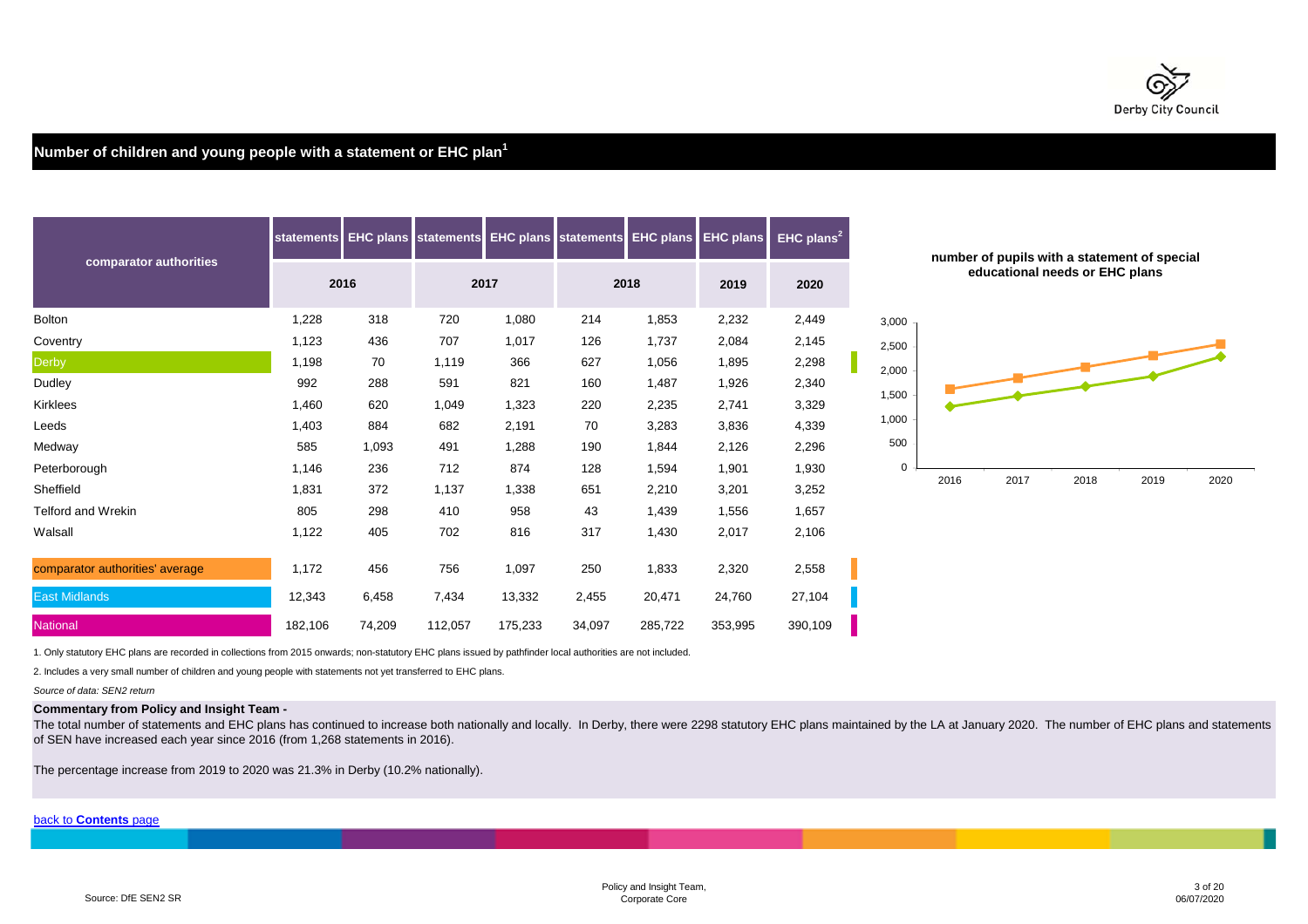

# **Number of children and young people with a new statement or EHC plan<sup>1</sup>**



1. Only statutory EHC plans are recorded in collections from 2015 onwards; non-statutory EHC plans issued by pathfinder local authorities are not included.

*Source of data: SEN2 return*

#### **Commentary from Policy and Insight Team -**

In Derby, there were 251 new EHC plans made during 2019. The number of children in Derby with new EHC plans made during the 2019 calendar year has seen a decrease of 193 (43.5%) when compared against the number of children with EHC plans made during 2018. The national increase is 10.2% and the comparator authorities' average is up by 0.2%.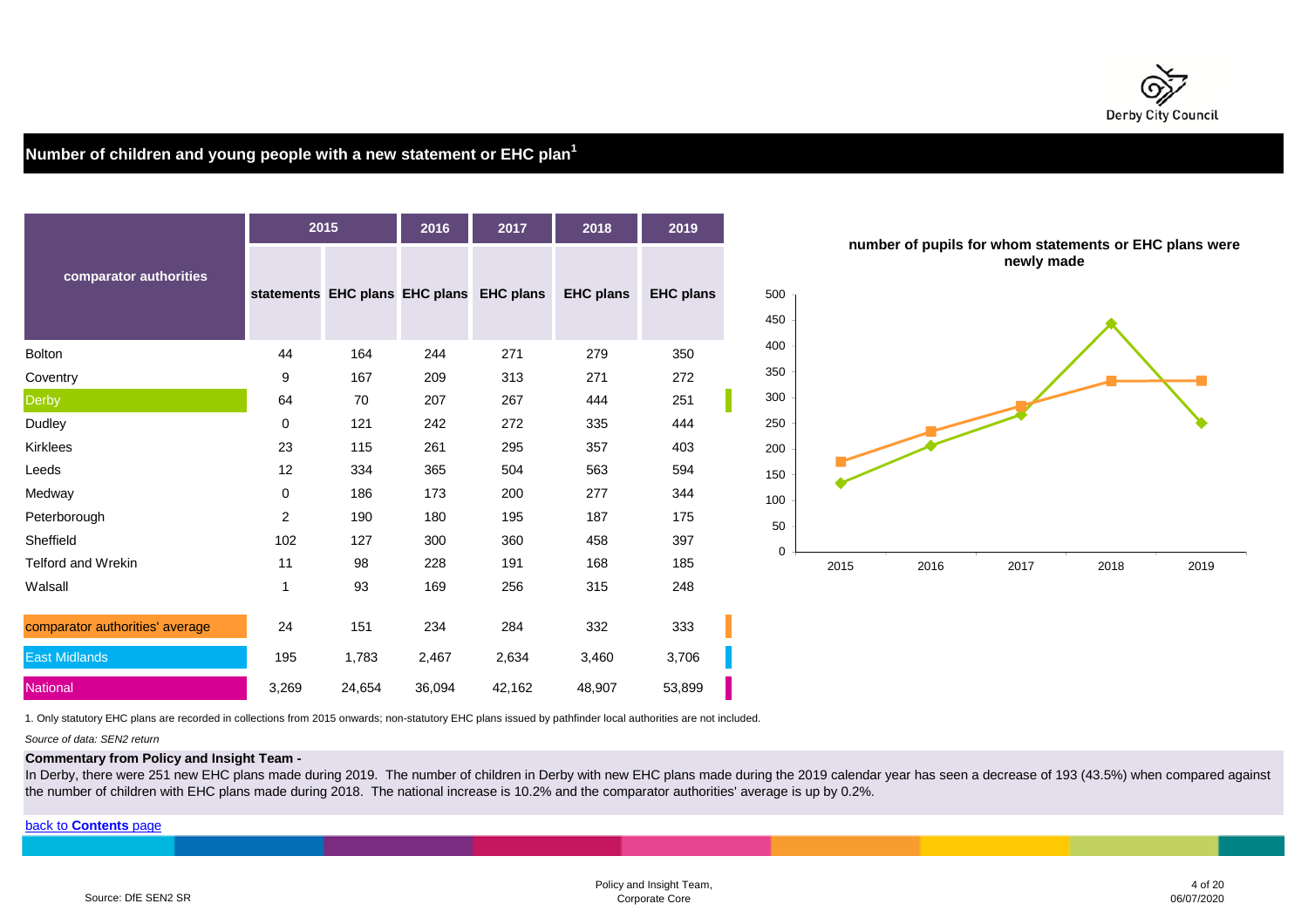

# **Placement of children and young people with an EHC plan1,2**

|                                 |                                                                                                                              |     | $\%$ <sup>2</sup> of children and young people with EHC plans receiving provision in: |                                  |                           |      |                      |                      |                     |                                              |                                      | provision in: | % <sup>2</sup> of children and young people<br>with EHC plans <sup>3</sup> receiving |      |         |                                             |                           | Number of children and<br>young people with EHC | plans undertaking:           |                              |      |                          |                       |                                       |                                                                                        |             |       |                 |       |             |
|---------------------------------|------------------------------------------------------------------------------------------------------------------------------|-----|---------------------------------------------------------------------------------------|----------------------------------|---------------------------|------|----------------------|----------------------|---------------------|----------------------------------------------|--------------------------------------|---------------|--------------------------------------------------------------------------------------|------|---------|---------------------------------------------|---------------------------|-------------------------------------------------|------------------------------|------------------------------|------|--------------------------|-----------------------|---------------------------------------|----------------------------------------------------------------------------------------|-------------|-------|-----------------|-------|-------------|
| comparator authorities          | number of<br>children and<br>young people<br>for whom the<br>authority<br>maintains a<br>statement of<br>SEN, or EHC<br>plan |     |                                                                                       | <b>SEN</b><br>A maintair<br>unit | provis<br>⊇ ভূ<br>٤Ë<br>£ |      | Ë<br><b>SEN</b><br>Σ | Academy<br>Provision | school<br>Free<br>Σ | ţ<br>SEN<br>$\mathbf{r}$<br>ᅙ<br>schoo<br>ш. | ě<br>ទី ខ<br>Free s<br>provi<br>ं हु |               | $\overline{a}$                                                                       |      | ż<br>္တ | 홑<br>$\mathbf{r}$<br>$\overline{a}$<br>୍ଗ୍ର | ್ಯ<br>$\overline{a}$<br>ă | Ë<br>1<br>$\sim$ 100<br><b>UPPRU</b><br>⋖       | ⋖<br>$\blacksquare$<br>P/PRU | ۴e<br>$\mathbf{r}$<br>AP/PRU | 凹    | 뿐<br>≈<br>$\overline{c}$ | g<br>Ε<br>ē<br>Ŀ<br>ä | $\ddot{\tilde{\mathbf{e}}}$<br>ō<br>å | % of children<br>and young<br>people with<br><b>EHC plans</b><br>educated<br>elsewhere | <b>NEET</b> | Other | Apprenticeships | Train | <b>Supp</b> |
| Bolton                          | 2,449                                                                                                                        | 0.0 | 21.8                                                                                  | 0.0                              | $\Omega$                  | 12.8 | 0.0                  | 1.3                  | 0.9                 | 0.0                                          | 0.0                                  | 0.4           | 17.5                                                                                 | 15.3 |         | 4.9                                         | 0.0                       | 0.0                                             | 1.3                          | 0.0                          | 12.3 | .8                       | 0.4                   | 3.8                                   | 1.1                                                                                    | 2.2         | 0.0   | 0.1             | 0.2   | 0.0         |
| Coventry                        | 2,145                                                                                                                        | 0.3 | 9.5                                                                                   | 0.0                              | 0.7                       | 14.4 | 0.0                  | 0.9                  | 1.2                 | 0.0                                          | 0.0                                  | 0.4           | 37.9                                                                                 | 12.6 | 0.1     | 2.1                                         | 0.1                       | 0.5                                             | 0.1                          | 0.0                          | 13.9 | 0.0                      | 0.0                   | 0.1                                   | 2.6                                                                                    | 0.7         | 1.6   | 0.1             | 0.0   | 1.0         |
| <b>Derby</b>                    | 2,298                                                                                                                        | 0.3 | 11.7                                                                                  | 0.0                              | 3.7                       | 19.7 | 0.0                  | 3.5                  | 0.4                 | 0.0                                          | 0.0                                  | 0.1           | 17.7                                                                                 | 14.4 | 2.5     | 4.0                                         | 0.0                       | 1.0                                             | 0.0                          |                              | 6.7  | 7.4                      | 0.1                   | 2.6                                   | 1.3                                                                                    | 3.1         | 0.1   | 0.5             | 0.4   | 0.0         |
| Dudley                          | 2,340                                                                                                                        | 0.9 | 15.9                                                                                  | 1.3                              | 0.0                       | 15.1 |                      | 0.0                  | 0.2                 | 0.0                                          | 0.0                                  | 0.9           | 38.2                                                                                 | 1.0  | 0.0     | 4.1                                         |                           | 0.3                                             |                              | 0.0                          | 14.2 | 0.0                      | 0.0                   | 1.4                                   | 4.4                                                                                    | 1.1         | 0.0   | 0.1             | 0.0   | 0.0         |
| Kirklees                        | 3,329                                                                                                                        | 0.5 | 31.                                                                                   | 0.0                              | 2.0                       | 6.2  | 0.0                  | 0.8                  | 0.5                 | 0.0                                          | 0.0                                  | 0.5           | 18.0                                                                                 | 5.6  | 1.3     | 2.4                                         | 0.0                       | 0.9                                             | 0.0                          | 0.0                          | 16.0 | 0.5                      | 1.6                   | 1.4                                   | 2.6                                                                                    | 8.4         | 0.0   | 0.1             | 0.0   | 0.0         |
| Leeds                           | 4,339                                                                                                                        | 0.3 | 17.3                                                                                  | 0.0                              | 2.8                       | 8.0  | 0.0                  | 0.4                  |                     | 0.0                                          | 0.0                                  | 0.0           | 27.8                                                                                 | 0.0  | 1.0     | 0.9                                         |                           | 0.0                                             |                              | 0.2                          | 18.6 |                          | 0.2                   | 3.8                                   | 15.6                                                                                   | 1.4         | 0.0   | 0.2             | 0.    | 0.5         |
| Medway                          | 2,296                                                                                                                        | 0.3 | 4.6                                                                                   | 0.3                              | 0.0                       | 12.3 | 14.8                 | 0.0                  | 0.0                 | 0.0                                          | 0.0                                  | 0.9           | 9.9                                                                                  | 28.4 | 0.8     | 8.0                                         | 0.1                       | 0.0                                             | 0.1                          | 0.0                          | 9.1  | $\cdot$ 4                | 0.0                   | 2.7                                   | 6.2                                                                                    | 0.0         | 0.0   | 0.4             | 0.5   | 0.0         |
| Peterborough                    | 1,930                                                                                                                        | 1.0 | 19.6                                                                                  | 0.0                              | 0.8                       | 12.1 | 0.0                  | 0.6                  | 1.5                 | 0.1                                          | 0.0                                  | 1.1           | 30.6                                                                                 | 5.2  | 0.1     | 2.2                                         | 0.1                       | 0.3                                             | 0.0                          | 0.0                          | 21.4 | 0.2                      | 0.0                   | 0.1                                   | 2.8                                                                                    | 0.3         | 0.0   | 0.0             | 0.0   | 1.0         |
| Sheffield                       | 3,252                                                                                                                        | 1.2 | 7.0                                                                                   | 0.0                              | 2.1                       | 17.2 | 0.0                  | 5.6                  |                     | 0.0                                          | 0.0                                  | 0.3           | 37.7                                                                                 | 0.8  | 0.8     | 1.6                                         | 0.0                       |                                                 | 0.0                          | 0.0                          | 15.9 | 1.3                      | 0.9                   | 0.7                                   | 2.2                                                                                    | 4.1         | 0.0   | 0.2             | 0.2   | 0.3         |
| Telford and Wrekin              | 1,657                                                                                                                        | 0.7 | 12.6                                                                                  | 0.0                              | 0.0                       | 16.6 | 0.0                  | 0.0                  | 0.0                 | 0.0                                          | 0.0                                  | 0.4           | 30.5                                                                                 | 7.8  | 0.0     | 2.9                                         | 0.1                       | 0.5                                             | 0.0                          | 0.0                          | 16.7 | 2.7                      | 0.0                   | 1.3                                   | 2.3                                                                                    | 4.9         | 0.0   | 0.2             | 0.0   | 1.4         |
| Walsall                         | 2,106                                                                                                                        | 0.1 | 24.9                                                                                  | 0.0                              | 0.3                       | 12.8 | 0.0                  | 0.0                  | 0.0                 | 0.0                                          | 0.0                                  | 1.4           | 36.0                                                                                 | 0.3  | 0.0     | 1.8                                         | 0.1                       | 0.9                                             | 0.0                          | 0.0                          | 13.5 | 1.0                      | 0.0                   | 0.4                                   | 3.1                                                                                    | 3.2         | 0.1   | 0.0             | 0.2   | 0.0         |
| comparator authorities' average | 2,558                                                                                                                        | 0.5 | 16.0                                                                                  | 0.1                              |                           | 13.4 |                      |                      |                     | 0.0                                          | 0.0                                  | 0.6           | 27.4                                                                                 | 8.3  | 0.7     | 3.2                                         | 0.0                       | 0.4                                             |                              | 0.0                          | 14.4 | l.6                      | 0.3                   | 1.7                                   | 4.0                                                                                    | 2.7         | 0.2   | 0.2             | 0.7   | 0.4         |
| <b>East Midlands</b>            | 27,104                                                                                                                       | 0.5 | 12.4                                                                                  | 0.9                              | 0.8                       | 17.8 | 1.5                  | 0.7                  | 0.3                 | 0.0                                          | 0.0                                  | 0.6           | 18.4                                                                                 | 17.8 | 0.8     | 4.0                                         | 0.0                       | 0.2                                             | 0.1                          | 0.1                          | 11.6 | 2.0                      | 0.4                   | 2.3                                   | 5.1                                                                                    | 1.3         | 0.3   | 0.2             | 0.2   | 0.4         |
| <b>National</b>                 | 390,109                                                                                                                      | 0.5 | 17.4                                                                                  | 0.9                              | 1.5                       | 15.3 | 0.9                  | 1.4                  | 0.6                 | 0.0                                          | 0.0                                  | 1.0           | 21.4                                                                                 | 10.8 | 1.0     | 4.1                                         | 0.0                       | 0.5                                             | 0.3                          | 0.1                          | 13.4 | 1.0                      | 0.6                   | 1.6                                   | 3.2                                                                                    | 2.1         | 0.6   | 0.2             | 0.1   | 0.6         |

1. Includes a very small number of children and young people with statements not yet transferred to EHC plans.

2. Expressed as a percentage of total children and young people with statements or EHC plans.

3. 'Other' covers cases where an establishment type could not be provided, including children and young people where a notice to cease has been issued and children under compulsory school age not in an early years setting.

*Source of data: SEN 2 return*

**Commentary from Policy and Insight Team -** 

At January 2020, 11.1% of Derby children with an EHC plans attended LA maintained mainstream schools (17.4 nationally), 19.7% attended academies (15.3% nationally), 17.7% attended LA maintained special schools (21.4% natio (10.8% nationally), 3.7% attend a resourced provision in a LA maintained mainstream school (1.5% nationally) and 3.5% attend a resourced provision in an academy (1.4% nationally).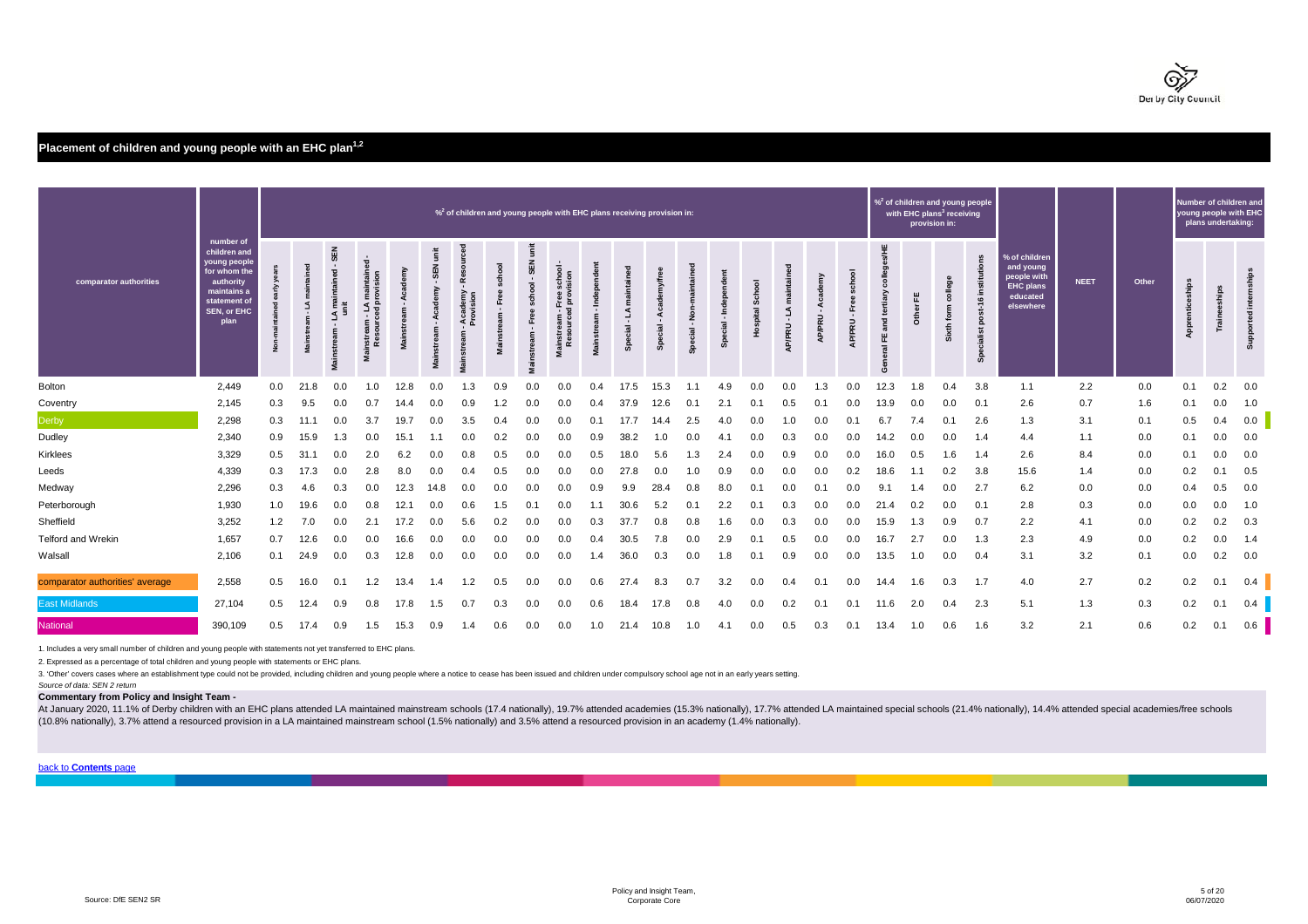

# **Placement of children and young people with a new statement or EHC plan - trend analysis**

**% of children and young people for whom the authority maintains a statement, or EHC plan placed in:**



 **resourced provision in LA maintained mainstream schools LA maintained mainstream schools (including foundation schools)**





**LA maintained special schools (including foundation schools) mainstream school: academies (from 2017, does not include free schools)**

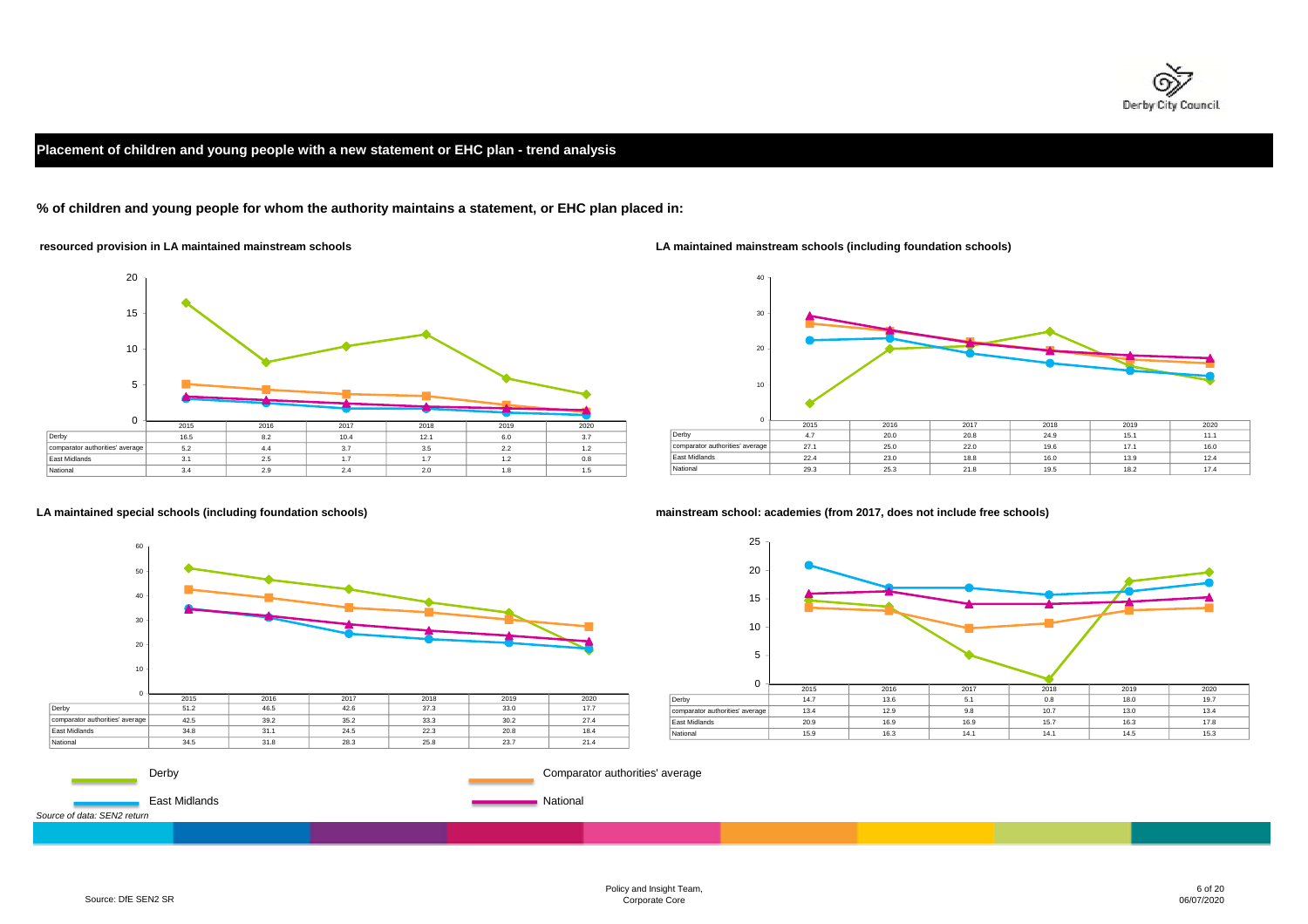

# **Placement of children and young people with a new EHC plan<sup>1</sup>**

|                                 | number of                                                                                                                    | $\frac{1}{20}$ of children and young people for whom EHC plans were newly made in the 2019 calendar year receiving provision in: |                                    |                          |                                                         |        |                                          |                                                                  |                       |                                                                                                                    | % of children and young people<br>for whom EHC plans were newly<br>made in the 2019 calendar year<br>receiving provision in: |                           |                |                                |                                        |                       |                 |                                  |        |             |                                       |            |                          |                                           |                                                                                                                                           |             |       |
|---------------------------------|------------------------------------------------------------------------------------------------------------------------------|----------------------------------------------------------------------------------------------------------------------------------|------------------------------------|--------------------------|---------------------------------------------------------|--------|------------------------------------------|------------------------------------------------------------------|-----------------------|--------------------------------------------------------------------------------------------------------------------|------------------------------------------------------------------------------------------------------------------------------|---------------------------|----------------|--------------------------------|----------------------------------------|-----------------------|-----------------|----------------------------------|--------|-------------|---------------------------------------|------------|--------------------------|-------------------------------------------|-------------------------------------------------------------------------------------------------------------------------------------------|-------------|-------|
| comparator authorities          | children and<br>young people<br>for whom EHC<br>plans were<br>made for the<br>first time<br>during the 2019<br>calendar vear | ደ<br>Non-m                                                                                                                       | ॾ<br>maintain<br>Ľ<br>$\mathbf{r}$ | Ë<br>SEN<br>᠊ᠣ<br>intain | maintained -<br>rovision<br>ā<br>٤<br>ಕ<br>stream<br>ΝR | È<br>Ë | š<br>띪<br>$\blacksquare$<br>Academy<br>š | ced<br>Resour<br>emy<br>sion<br>cader<br>rovisi<br>eam<br>Viain: | school<br>Ĕ<br>stream | $\ddot{\tilde{\mathsf{s}}}$<br>SEN <sub></sub><br>$\mathbf{r}$<br>school<br>Free<br>$\mathbf{r}$<br>eam<br>Mainstr | <b>Pe</b><br>$\mathbf{r}$<br>school<br>vision<br>ě<br>m                                                                      | 혼<br>- Inde<br>Mainstream | ۹j.<br>Special | Aca<br>$\mathbf{r}$<br>Special | $rac{6}{2}$<br>$\mathbf{r}$<br>Special | $\overline{a}$<br>Spe | spital Sch<br>우 | ε<br>L<br>$\mathbf{u}$<br>AP/PRU | AP/PRU | ह<br>AP/PRU | S/HE<br>colleges<br>ζĭ<br>콛<br>뿐<br>ē | 뿐<br>Other | college<br>form<br>Sixth | institu<br>$6+16$<br>sod<br>ecialist<br>ஃ | % of children and<br>young people for<br>whom EHC plans<br>were newly made<br>in 2019 calendar<br>vear educated<br>elsewhere <sup>2</sup> | <b>NEET</b> | Other |
| Bolton                          | 350                                                                                                                          | 0.0                                                                                                                              | 41.7                               | 0.0                      | 0.0                                                     | 17.1   | 0.0                                      | 0.0                                                              | 0.9                   | 0.0                                                                                                                | 0.0                                                                                                                          | 0.0                       | 13.1           | 10.6                           | 0.6                                    | 5.1                   | 0.0             | 0.0                              | 5.4    | 0.0         | 2.9                                   | 0.3        | 0.0                      | 0.0                                       | 1.7                                                                                                                                       | 0.6         | 0.0   |
| Coventry                        | 272                                                                                                                          | 1.8                                                                                                                              | 24.3                               | 0.0                      | 1.1                                                     | 26.8   | 0.0                                      | 0.4                                                              | 2.2                   | 0.0                                                                                                                | 0.0                                                                                                                          | 0.0                       | 31.3           | 3.7                            | 0.0                                    | 2.6                   | 0.4             | 0.7                              | 0.4    | 0.0         |                                       | 0.0        | 0.0                      | 0.0                                       | 3.3                                                                                                                                       | 0.0         | 0.0   |
| Derby                           | 251                                                                                                                          | $2.4^{\circ}$                                                                                                                    | 28.7                               | 0.0                      | 4.0                                                     | 35.9   | 0.0                                      | 2.4                                                              | 0.8                   | 0.0                                                                                                                | 0.0                                                                                                                          | 0.4                       | 10.4           | 6.4                            | 0.0                                    | 2.0                   | 0.0             | 2.0                              | 0.0    | 0.0         | 0.4                                   | 1.2        | 0.0                      | 0.4                                       | 1.2                                                                                                                                       | 1.6         | 0.0   |
| Dudley                          | 444                                                                                                                          | 4.3                                                                                                                              | 33.8                               | 0.5                      | 0.0                                                     | 22.3   | 1.4                                      | 0.0                                                              | 0.7                   | 0.0                                                                                                                | 0.0                                                                                                                          | 1.4                       | 16.4           | 0.2                            | 0.0                                    | 2.9                   | 0.0             | 0.5                              | 0.2    | 0.0         | 9.7                                   | 0.0        | 0.0                      | 0.2                                       | 5.4                                                                                                                                       | 0.2         | 0.0   |
| <b>Kirklees</b>                 | 403                                                                                                                          | 2.7                                                                                                                              | 65.0                               | 0.0                      | 0.5                                                     | 11.4   | 0.0                                      | 0.0                                                              | 1.2                   | 0.0                                                                                                                | 0.0                                                                                                                          | 0.5                       | 3.5            | 1.5                            | 0.5                                    | 1.0                   | 0.0             | 2.5                              | 0.0    | 0.0         | 2.5                                   | 0.0        | 0.2                      | 2.7                                       | 3.7                                                                                                                                       | 0.5         | 0.0   |
| Leeds                           | 594                                                                                                                          | 1.7                                                                                                                              | 44.                                | 0.0                      | 0.8                                                     | 17.7   | 0.0                                      | 0.2                                                              | 0.7                   | 0.0                                                                                                                | 0.0                                                                                                                          | 0.2                       | 10.9           | 7.1                            | 2.2                                    | 2.2                   | 0.0             | 0.0                              | 0.0    | 0.5         | 5.6                                   | 1.0        | 0.0                      | 2.2                                       | 2.9                                                                                                                                       | 0.2         | 0.0   |
| Medway                          | 344                                                                                                                          | 1.5                                                                                                                              | 13.7                               | 0.0                      | 0.0                                                     | 28.8   | 20.6                                     | 0.0                                                              | 0.0                   | 0.0                                                                                                                | 0.0                                                                                                                          | 2.0                       | 6.1            | 14.8                           | 0.0                                    | 7.6                   | 0.3             | 0.0                              | 0.3    | 0.0         | 0.6                                   | 0.0        | 0.0                      | 0.0                                       | 3.8                                                                                                                                       | 0.0         | 0.0   |
| Peterborough                    | 175                                                                                                                          | 10.3                                                                                                                             | 47.4                               | 0.0                      | 0.0                                                     | 18.9   | 0.0                                      | 0.0                                                              | 1.1                   | 0.0                                                                                                                | 0.0                                                                                                                          | 2.3                       | 10.3           | 1.7                            | 0.6                                    | 0.0                   | 0.6             | 0.6                              | 0.0    | 0.0         | 4.6                                   | 0.0        | 0.0                      | 0.0                                       | 1.7                                                                                                                                       | 0.0         | 0.0   |
| Sheffield                       | 397                                                                                                                          | 8.3                                                                                                                              | 22.4                               | 0.0                      | 2.0                                                     | 38.5   | 0.0                                      | 3.0                                                              | 0.0                   | 0.0                                                                                                                | 0.0                                                                                                                          | 0.3                       | 13.6           | 0.3                            | 0.0                                    | 0.3                   | 0.0             | 2.3                              | 0.0    | 0.0         | 1.3                                   | 0.5        | 0.5                      | 0.0                                       | 4.5                                                                                                                                       | 0.0         | 2.3   |
| Telford and Wrekin              | 185                                                                                                                          | 5.9                                                                                                                              | 27.0                               | 0.0                      | 0.0                                                     | 26.5   | 0.0                                      | 0.0                                                              | 0.0                   | 0.0                                                                                                                | 0.0                                                                                                                          | 0.5                       | 22.7           | 4.9                            | 0.0                                    | 1.1                   | 0.0             | 5.9                              | 0.0    | 0.0         | 4.3                                   | 0.0        | 0.0                      | 0.0                                       | 1.1                                                                                                                                       | 0.0         | 0.0   |
| Walsall                         | 248                                                                                                                          | 0.8                                                                                                                              | 51.2                               | 0.0                      | 0.0                                                     | 18.5   | 0.0                                      | 0.0                                                              | 0.0                   | 0.0                                                                                                                | 0.0                                                                                                                          | $\overline{2}$            | 14.1           | 1.6                            | 0.0                                    | 1.6                   | 0.0             | 2.4                              | 0.0    | 0.0         | 2.0                                   | 0.0        | 0.0                      | 0.0                                       | 5.2                                                                                                                                       | 1.2         | 0.0   |
| comparator authorities' average | 333                                                                                                                          | 3.6                                                                                                                              | 36.3                               | 0.0                      | 0.8                                                     | 23.9   | 2.0                                      | 0.5                                                              | 0.7                   | 0.0                                                                                                                | 0.0                                                                                                                          | 0.8                       | 13.9           | 4.8                            | 0.3                                    | 2.4                   | 0.1             | 1.5                              | 0.6    | 0.0         | 3.2                                   | 0.3        | 0.1                      | 0.5                                       | 3.1                                                                                                                                       | 0.4         | 0.2   |
| <b>East Midlands</b>            | 3,706                                                                                                                        | 3.0                                                                                                                              | 29.8                               | 0.8                      | 0.4                                                     | 32.7   | 0.9                                      | 0.5                                                              | 0.4                   | 0.0                                                                                                                | 0.0                                                                                                                          | 0.5                       | 8.9            | 7.8                            | 0.3                                    | 2.4                   | 0.2             | 0.5                              | 0.4    | 0.4         | 2.0                                   | 0.7        | 0.1                      | 0.2                                       | 6.7                                                                                                                                       | 0.2         | 0.2   |
| <b>National</b>                 | 53,899                                                                                                                       | 3.5                                                                                                                              | 37.3                               | 0.9                      | 1.2                                                     | 25.1   | 0.7                                      | 0.9                                                              | 1.0                   | 0.0                                                                                                                | 0.0                                                                                                                          | 1.1                       | 10.3           | 5.0                            | 0.3                                    | 3.0                   | 0.1             | 1.2                              | 0.6    | 0.2         | 2.6                                   | 0.3        | 0.1                      | 0.3                                       | 4.1                                                                                                                                       | 0.3         | 0.2   |

1. Only statutory EHC plans are recorded in collections from 2015 onwards; non-statutory EHC plans issued by pathfinder local authorities are not included.

2. Expressed as a percentage of total children and young people for whom EHC plans were made for the first time during the 2019 calendar year.

3. Includes a small number of children and young people in secure units.

*Source of data: SEN 2 return*

#### **Commentary from Policy and Insight Team -**

Derby's children and young people attending LA maintained mainstream schools made up 28.7% of all new EHC plans issued during 2019 (37.3% nationally), 35.9% in mainstream academies (25.1% nationally), 10.4% attended LA mai nationally) and 6.4% attended a special academy/free school (5.0% nationally).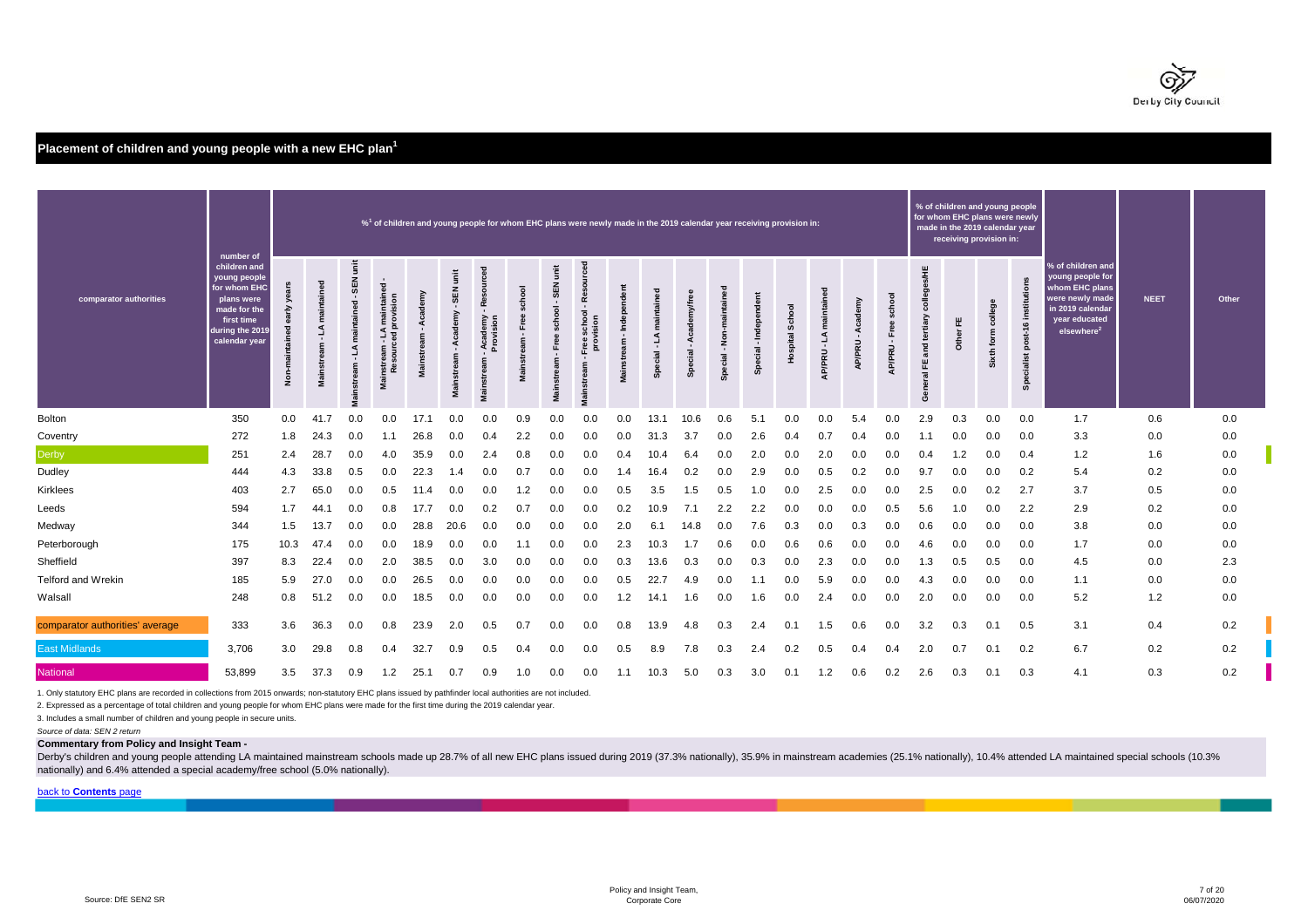

# **Children and young people with an EHC plan1 by local authority and age group2**

|                                 |                            |         |                      |                | no. of children and young people with EHC plans <sup>1</sup> : |         |                      |                            |                |
|---------------------------------|----------------------------|---------|----------------------|----------------|----------------------------------------------------------------|---------|----------------------|----------------------------|----------------|
| comparator authorities          | under 5<br>years of<br>age |         | aged 5-10 aged 11-15 | aged 16-<br>19 | aged 20-25                                                     | total   |                      | number of CYP with EHC pla | $872 \t.$ $90$ |
| <b>Bolton</b>                   | 79                         | 843     | 864                  | 512            | 151                                                            | 2,449   |                      | 799<br>741                 |                |
| Coventry                        | 72                         | 760     | 782                  | 445            | 86                                                             | 2,145   |                      |                            |                |
| <b>Derby</b>                    | 57                         | 741     | 872                  | 487            | 141                                                            | 2,298   |                      |                            |                |
| Dudley                          | 92                         | 918     | 746                  | 458            | 126                                                            | 2,340   |                      |                            |                |
| Kirklees                        | 96                         | 970     | 1,107                | 776            | 380                                                            | 3,329   |                      |                            |                |
| Leeds                           | 106                        | 1,063   | 1,533                | 1,053          | 584                                                            | 4,339   |                      |                            |                |
| Medway                          | 91                         | 692     | 867                  | 510            | 136                                                            | 2,296   |                      |                            |                |
| Peterborough                    | 67                         | 574     | 608                  | 496            | 185                                                            | 1,930   | 86<br>57             |                            |                |
| Sheffield                       | 130                        | 1,001   | 1,191                | 795            | 135                                                            | 3,252   |                      |                            |                |
| Telford and Wrekin              | 88                         | 506     | 602                  | 422            | 39                                                             | 1,657   | under 5 years of age | aged 5-10                  | aged 11-1      |
| Walsall                         | 71                         | 724     | 751                  | 446            | 114                                                            | 2,106   |                      |                            |                |
| comparator authorities' average | 86                         | 799     | 902                  | 582            | 189                                                            | 2,558   |                      |                            |                |
| <b>East Midlands</b>            | 968                        | 8,240   | 10,275               | 6,092          | 1,529                                                          | 27,104  |                      |                            |                |
| National                        | 15,398                     | 128,764 | 137,639              | 83,095         | 25,213                                                         | 390,109 |                      |                            |                |

**number of CYP with EHC plans by age**



1. Includes a very small number of children and young people with statements not yet transferred to EHC plans.

2. Age breakdown refers to age as at 31 August 2019

*Source of data: SEN2 return*

### **Commentary from Policy and Insight Team -**

Children aged 11-15 years old account for the largest percentage of children and young people with EHC plans (38% locally and 35% nationally) as at January 2020.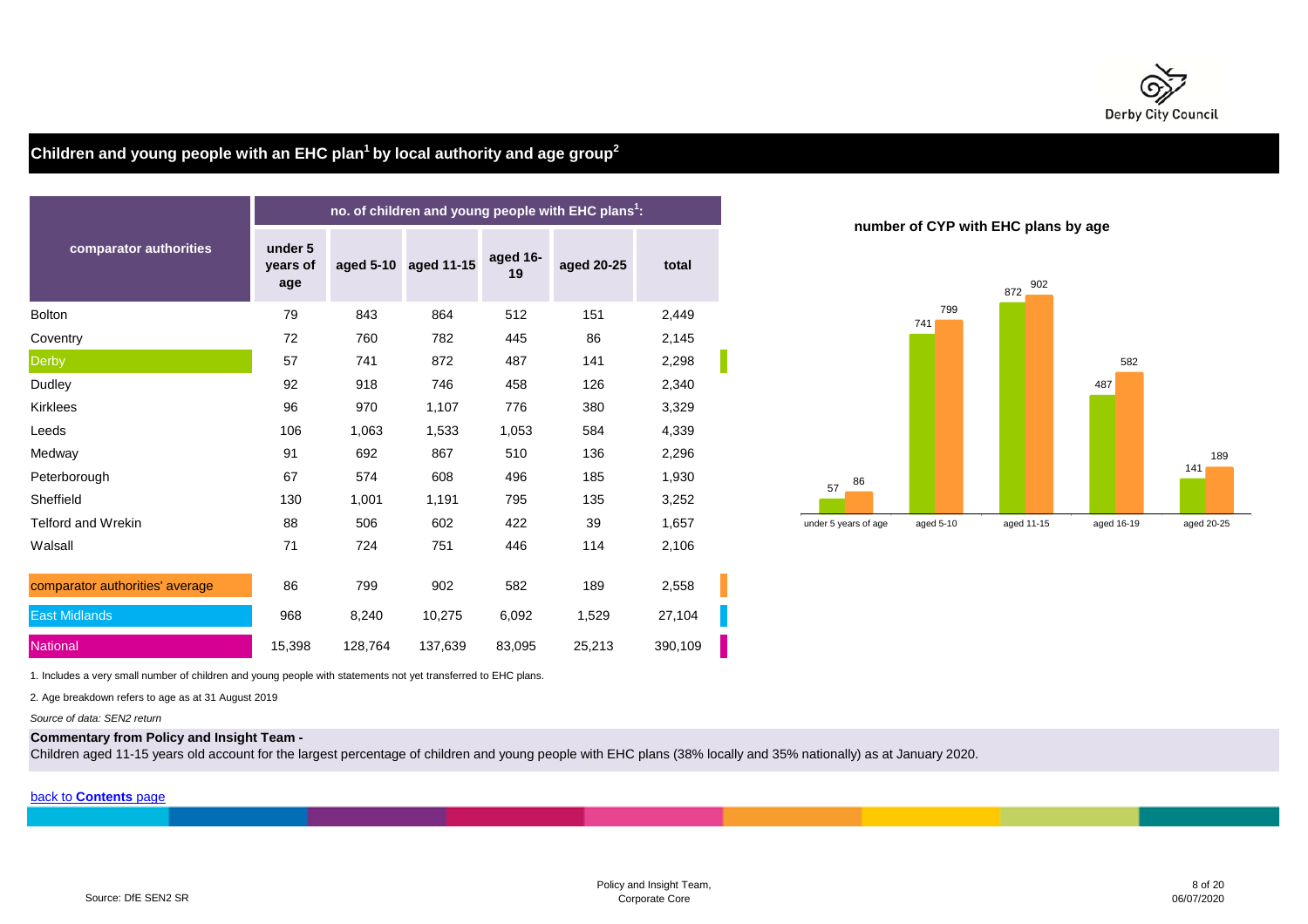

**Assessment of children and young people with a new EHC plan, and children and young people with statements or EHC plans transferred or discontinued**

|                                 | number of initial                                                                                       |        | Number of initial requests for<br>assessment for an EHC plan<br>that were refused during the<br>2019 calendar year | <b>Children and young</b><br>people assessed<br>during the 2019<br>calendar year for<br>whom it was decided<br>not to issue an EHC<br>plan | <b>Children and young</b><br>people for whom EHC<br>plans were made for<br>the first time during the<br>2019 calendar year | Number of children and<br>young people assessed for<br>an EHC plan during the                                                                                                        |                                                        | no. of children and young people whose statements or<br>EHC plans have been reviewed and discontinued in the<br>2019 calendar year: |                |       | no. of children and young<br>people whose statements or                                                                                             |
|---------------------------------|---------------------------------------------------------------------------------------------------------|--------|--------------------------------------------------------------------------------------------------------------------|--------------------------------------------------------------------------------------------------------------------------------------------|----------------------------------------------------------------------------------------------------------------------------|--------------------------------------------------------------------------------------------------------------------------------------------------------------------------------------|--------------------------------------------------------|-------------------------------------------------------------------------------------------------------------------------------------|----------------|-------|-----------------------------------------------------------------------------------------------------------------------------------------------------|
| comparator authorities          | requests that were<br>made for<br>assessment for an<br><b>EHC</b> plan during the<br>2019 calendar year | number | percentage <sup>2</sup>                                                                                            | number                                                                                                                                     | number                                                                                                                     | 2019 calendar year who are<br>still being assessed or<br>those where assessment<br>has been completed by the<br>census date <sup>3</sup> but no<br>decision taken for an EHC<br>plan | <b>Transferred</b><br>to another<br>local<br>authority | <b>Special</b><br>needs are<br>being met<br>without an<br>EHC plan                                                                  | Other          | Total | EHC plans have been<br>discontinued in the 2019<br>calendar year because they<br>have left school at the end<br>of compulsory schooling or<br>after |
| Bolton                          | 441                                                                                                     | 33     | 7.5                                                                                                                | 31                                                                                                                                         | 350                                                                                                                        | 93                                                                                                                                                                                   | 38                                                     | $\overline{2}$                                                                                                                      | 3              | 43    | 121                                                                                                                                                 |
| Coventry                        | 439                                                                                                     | 132    | 30.1                                                                                                               | 8                                                                                                                                          | 272                                                                                                                        | 159                                                                                                                                                                                  | 27                                                     | $\overline{2}$                                                                                                                      | $\overline{2}$ | 31    | 159                                                                                                                                                 |
| <b>Derby</b>                    | 505                                                                                                     | 62     | 12.3                                                                                                               | 35                                                                                                                                         | 251                                                                                                                        | 248                                                                                                                                                                                  | 14                                                     | $\mathbf{1}$                                                                                                                        | 9              | 24    | 75                                                                                                                                                  |
| Dudley                          | 493                                                                                                     | 2      | 0.4                                                                                                                | $\overline{4}$                                                                                                                             | 444                                                                                                                        | 294                                                                                                                                                                                  | 46                                                     | $\mathbf 1$                                                                                                                         | 5              | 52    | 25                                                                                                                                                  |
| Kirklees                        | 517                                                                                                     | 140    | 27.1                                                                                                               | $\overline{4}$                                                                                                                             | 403                                                                                                                        | 266                                                                                                                                                                                  | 3                                                      | $\overline{2}$                                                                                                                      | 3              | 8     | 0                                                                                                                                                   |
| Leeds                           | 953                                                                                                     | 223    | 23.4                                                                                                               | $\overline{7}$                                                                                                                             | 594                                                                                                                        | 151                                                                                                                                                                                  | 113                                                    | 8                                                                                                                                   | 10             | 131   | 26                                                                                                                                                  |
| Medway                          | 474                                                                                                     | 250    | 52.7                                                                                                               | 20                                                                                                                                         | 344                                                                                                                        | 29                                                                                                                                                                                   | 49                                                     | 2                                                                                                                                   | 3              | 54    | 162                                                                                                                                                 |
| Peterborough                    | 316                                                                                                     | 145    | 45.9                                                                                                               | 5                                                                                                                                          | 175                                                                                                                        | 47                                                                                                                                                                                   | 35                                                     | $\mathbf 0$                                                                                                                         | 5              | 40    | 146                                                                                                                                                 |
| Sheffield                       | 602                                                                                                     | 230    | 38.2                                                                                                               | 63                                                                                                                                         | 397                                                                                                                        | 104                                                                                                                                                                                  | 40                                                     | 5                                                                                                                                   | 3              | 48    | 252                                                                                                                                                 |
| Telford and Wrekin              | 237                                                                                                     | 43     | 18.1                                                                                                               | 8                                                                                                                                          | 185                                                                                                                        | 35                                                                                                                                                                                   | 25                                                     | $\mathbf 0$                                                                                                                         | 1              | 26    | 0                                                                                                                                                   |
| Walsall                         | 527                                                                                                     | 94     | 17.8                                                                                                               | $\overline{4}$                                                                                                                             | 248                                                                                                                        | 184                                                                                                                                                                                  | 38                                                     | $\overline{1}$                                                                                                                      | 3              | 42    | 0                                                                                                                                                   |
| comparator authorities' average | 500                                                                                                     | 123    | 24.9                                                                                                               | 17                                                                                                                                         | 333                                                                                                                        | 146                                                                                                                                                                                  | 39                                                     | 2                                                                                                                                   | 4              | 45    | 88                                                                                                                                                  |
| <b>East Midlands</b>            | 6,356                                                                                                   | 1,023  | 16.1                                                                                                               | 512                                                                                                                                        | 3,706                                                                                                                      | 1,296                                                                                                                                                                                | 449                                                    | 187                                                                                                                                 | 58             | 694   | 1,262                                                                                                                                               |
| <b>National</b>                 | 82,329                                                                                                  | 18,755 | 22.8                                                                                                               | 3,368                                                                                                                                      | 53,899                                                                                                                     | 18,459                                                                                                                                                                               | 5,871                                                  | 899                                                                                                                                 | 653            | 7,423 | 11,146                                                                                                                                              |

1. Expressed as a percentage of the number of initial requests that were made for assessment for an EHC plan during the 2019 calendar year

2. Expressed as a percentage of the number of children and young people assessed and decision taken whether or not to issue an EHC plan during the 2019 calendar year

3. The census date for the SEN2 collection falls on the third Thursday in January each year. The census date for the SEN2 2020 collection was 17th January 2020.

4. By 1 April 2019, local authorities were required to have transferred all children and young people with Statements of SEN who meet the criteria for an Education Health and Care (EHC) plan, or have made a decision that i *Source of data: SEN 2 return*

**Commentary from Policy and Insight Team -** 

During 2019, there were 505 children and young people in Derby who received an assessment where a decision was made whether or not to issue an EHC plan. Of these, it was decided not to issue an EHC Plan to 12.3% (compared to 22.8% nationally and 24.9% comparator authorities' average). At January 2020 a further 248 children and young people in Derby were either still being assessed, or had completed the assessment but a decision had not yet made whether to issue an EHC plan (compared to 146 in our comparator authorities' average).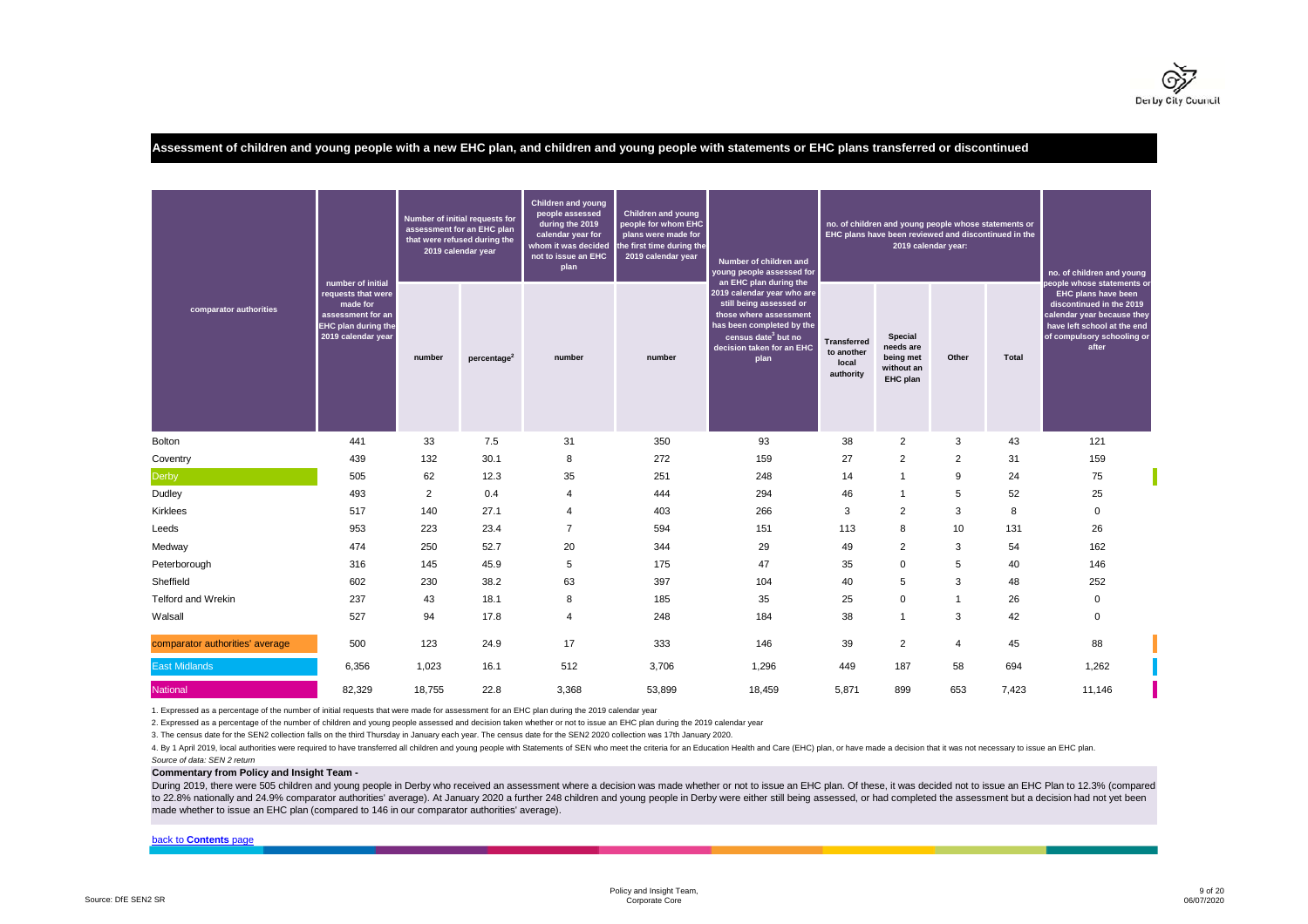

# **New EHC plans issued within 20 weeks1,2**

|                                 |        |                               | <b>Excluding</b> exception cases <sup>3</sup> : |                                                       |                               |        | Including exception cases <sup>3</sup> : |                                                       |
|---------------------------------|--------|-------------------------------|-------------------------------------------------|-------------------------------------------------------|-------------------------------|--------|------------------------------------------|-------------------------------------------------------|
| comparator authorities          |        | EHC plans issued <sup>4</sup> |                                                 | % of EHC plans issued within 20<br>weeks <sup>5</sup> | EHC plans issued <sup>4</sup> |        |                                          | % of EHC plans issued within 20<br>weeks <sup>6</sup> |
|                                 | 2018   | 2019                          | 2018                                            | 2019                                                  | 2018                          | 2019   | 2018                                     | 2019                                                  |
| <b>Bolton</b>                   | 254    | 301                           | 54.7                                            | 36.9                                                  | 269                           | 325    | 51.7                                     | 39.7                                                  |
| Coventry                        | 228    | 237                           | 84.6                                            | 57.0                                                  | 271                           | 272    | 83.4                                     | 52.2                                                  |
| <b>Derby</b>                    | 444    | 251                           | 11.7                                            | 24.7                                                  | 444                           | 251    | 11.7                                     | 24.7                                                  |
| Dudley                          | 315    | 402                           | 45.7                                            | 42.3                                                  | 334                           | 444    | 46.7                                     | 47.7                                                  |
| <b>Kirklees</b>                 | 357    | 403                           | 44.5                                            | 71.5                                                  | 357                           | 403    | 44.5                                     | 71.5                                                  |
| Leeds                           | 563    | 594                           | 97.3                                            | 96.1                                                  | 563                           | 594    | 97.3                                     | 96.1                                                  |
| Medway                          | 205    | 274                           | 26.3                                            | 60.9                                                  | 258                           | 316    | 22.5                                     | 57.0                                                  |
| Peterborough                    | 126    | 136                           | 73.8                                            | 65.4                                                  | 187                           | 175    | 49.7                                     | 66.3                                                  |
| Sheffield                       | 428    | 288                           | 42.3                                            | 69.1                                                  | 458                           | 397    | 39.7                                     | 71.0                                                  |
| <b>Telford and Wrekin</b>       | 129    | 176                           | 97.7                                            | 97.7                                                  | 164                           | 184    | 98.2                                     | 97.8                                                  |
| Walsall                         | 315    | 247                           | 34.6                                            | 4.5                                                   | 315                           | 247    | 34.6                                     | 4.5                                                   |
| comparator authorities' average | 306    | 301                           | 55.8                                            | 56.9                                                  | 329                           | 328    | 52.7                                     | 57.1                                                  |
| <b>East Midlands</b>            | 3,234  | 3,422                         | 75.2                                            | 68.9                                                  | 3,384                         | 3,634  | 73.3                                     | 67.8                                                  |
| <b>National</b>                 | 45,145 | 49,519                        | 60.1                                            | 60.4                                                  | 48,543                        | 53,327 | 58.0                                     | 58.7                                                  |

1. Only statutory EHC plans are recorded in collections from 2015 onwards; non-statutory EHC plans issued by pathfinder local authorities are not included.

2. Cases that began as an assessment for a statement of SEN but resulted in an EHC plan are treated as a statement in terms of exceptions and time limits.

3. The local authority need not comply with the 20 week time limit if it is impractical for any of the reasons set out in the Special Educational Needs and Disability Regulations 2014.

4. There are circumstances when local authorities do not have to report timescales. The number of these cases is small and they are not included in this table. See Section 3.1 of the SEN2 Guide 2020 for further details -

https://www.gov.uk/government/publications/special-educational-needs-survey-2020-guide

5. Expressed as a percentage of EHC plans issued excluding exceptions.

6. Expressed as a percentage of EHC plans issued including exceptions.

*Source of data: SEN 2 return*

#### **Commentary from Policy and Insight Team -**

Of the new Derby EHC plans made during 2019 (excluding cases where exceptions apply), 24.7% were issued within the 20 week time limit (compared to 60.4% nationally and 56.9% comparator authorities average) an increase of 13.0% since last year. Derby is ranked 137<sup>th</sup> nationally.

Of the new Derby EHC plans made during the 2019 calendar year (including cases where exceptions apply), 24.7% were issued within the 20 week time limit (compared to 58.7% nationally and 57.1% comparator authorities average) an increase of 13.0% since last year. Derby is ranked 139<sup>th</sup> nationally.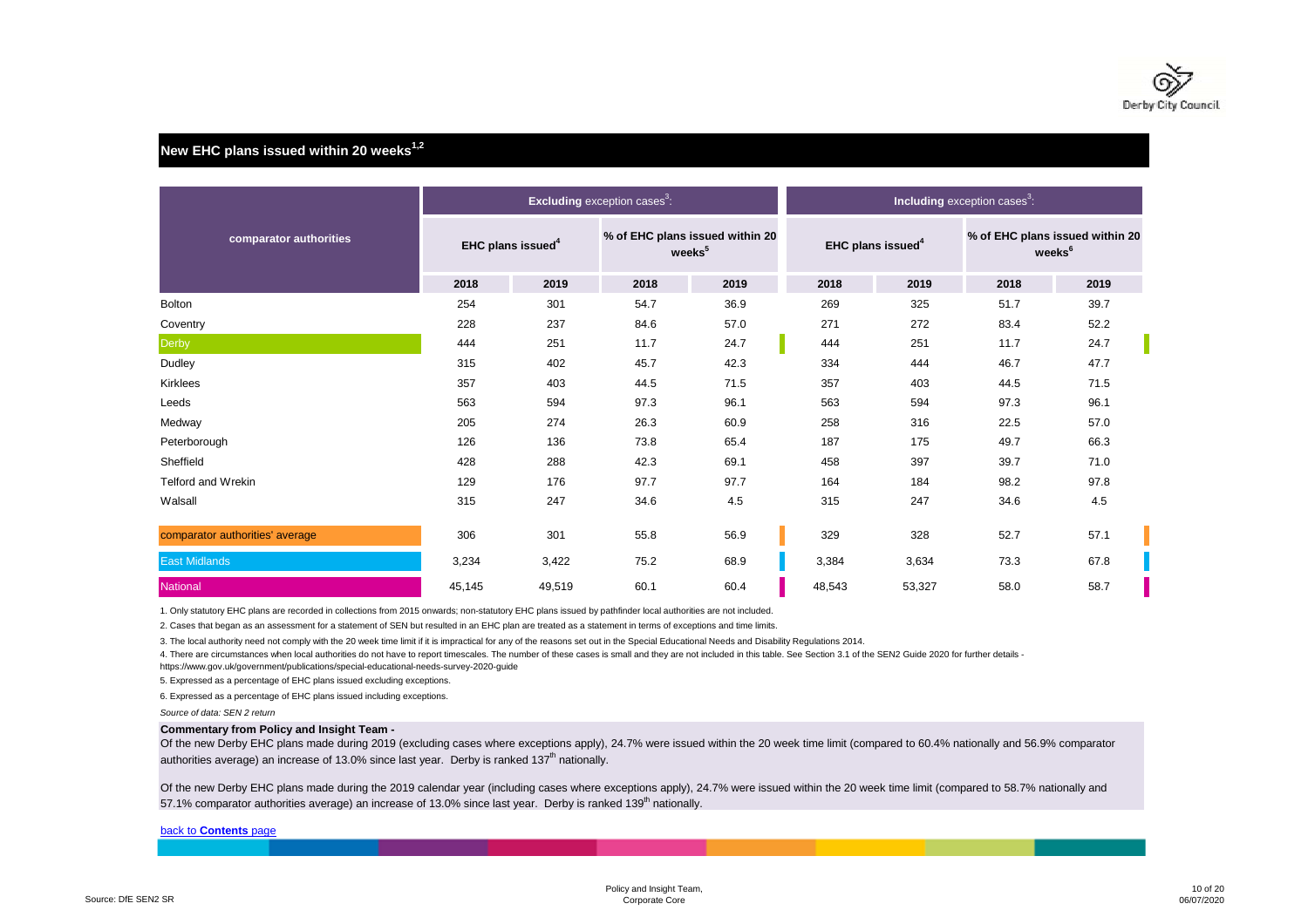

# **EHC plans with personal budgets, mediation and tribunal cases, and employment of designated medical/clinical officer**

|                                 |                                                |                                                                 |                  | mediation<br><b>Mediation cases held which</b> |                                |                                                                      |                           |                                                                  |      |
|---------------------------------|------------------------------------------------|-----------------------------------------------------------------|------------------|------------------------------------------------|--------------------------------|----------------------------------------------------------------------|---------------------------|------------------------------------------------------------------|------|
| comparator authorities          | no. of personal<br>budgets taken up            | no. of personal<br>budgets taken up<br>for EHC plans            |                  |                                                | 2019 with direct payments for: | no. of personal budgets taken up for EHC plans issued or reviewed in | no. of<br>mediation       | were followed by appeals to<br>tribunal during 2019 <sup>1</sup> |      |
|                                 | for EHC plans<br>issued or<br>reviewed in 2019 | issued or<br>reviewed in 2019<br>with organised<br>arrangements | <b>Education</b> | Social care                                    | <b>Health</b>                  | Integrated<br>payment for a<br>combination of<br>other categories    | cases held<br>during 2019 | no.                                                              | %    |
| <b>Bolton</b>                   | 135                                            | 3                                                               | 4                | 125                                            | 3                              | $\mathbf 0$                                                          | 14                        | $\overline{c}$                                                   | 14.3 |
| Coventry                        | 36                                             | 29                                                              | 7                | 0                                              | 0                              | $\mathbf 0$                                                          | 12                        | 5                                                                | 41.7 |
| Derby                           | 8                                              | 0                                                               | 8                | 0                                              | 0                              | 0                                                                    | 30                        | 23                                                               | 76.7 |
| Dudley                          | 191                                            | $\Omega$                                                        | 0                | 0                                              | 0                              | 191                                                                  | $\overline{7}$            | $\mathbf{1}$                                                     | 14.3 |
| <b>Kirklees</b>                 | 17                                             |                                                                 | 13               | $\Omega$                                       | 0                              | 3                                                                    | 33                        | 8                                                                | 24.2 |
| Leeds                           | 22                                             |                                                                 | 21               |                                                |                                | 3                                                                    | 34                        | $\overline{c}$                                                   | 5.9  |
| Medway                          | 409                                            | $\Omega$                                                        | 4                | 399                                            |                                | 5                                                                    | 65                        | 21                                                               | 32.3 |
| Peterborough                    | 55                                             | $\Omega$                                                        | 0                | 51                                             | 4                              | $\Omega$                                                             | 74                        | $\overline{2}$                                                   | 2.7  |
| Sheffield                       | 8                                              | 4                                                               | 4                | $\mathbf 0$                                    | $\mathbf 0$                    | $\mathbf 0$                                                          | 179                       | 38                                                               | 21.2 |
| <b>Telford and Wrekin</b>       | 208                                            | 41                                                              | 4                | 176                                            | $\overline{2}$                 | 0                                                                    | 17                        | 4                                                                | 23.5 |
| Walsall                         | 107                                            | 39                                                              | 0                | 94                                             | $\mathbf 0$                    | $\mathbf 0$                                                          | 19                        | 5                                                                | 26.3 |
| comparator authorities' average | 109                                            | 11                                                              | 6                | 77                                             |                                | 18                                                                   | 44                        | 10                                                               | 25.7 |
| <b>East Midlands</b>            | 1,327                                          | 272                                                             | 89               | 864                                            | 47                             | 101                                                                  | 387                       | 104                                                              | 26.9 |
| <b>National</b>                 | 20,346                                         | 2,235                                                           | 1,362            | 16,467                                         | 355                            | 723                                                                  | 4,125                     | 1,035                                                            | 25.1 |

1. Expressed as a percentage of mediation cases held during 2019. There may be cases where mediation was held in 2019 but a tribunal was not held until 2020, which have not been reported in this collection.

*Source of data: SEN 2 return*

#### **Commentary from Policy and Insight Team -**

In Derby, there were 8 personal budgets in place for EHC plans issued or reviewed during 2019 (compared to 109 in comparator authorities' average).

There were 30 mediation cases held during 2019. Of these mediation cases, 23 (76.7%) were followed by appeals to the tribunal (compared to 25.7% comparator authorities average and 25.1% nationally). Some mediation cases in the 2019 calendar year could have been followed by appeal to the tribunal in 2020, which would not have been recorded in this collection.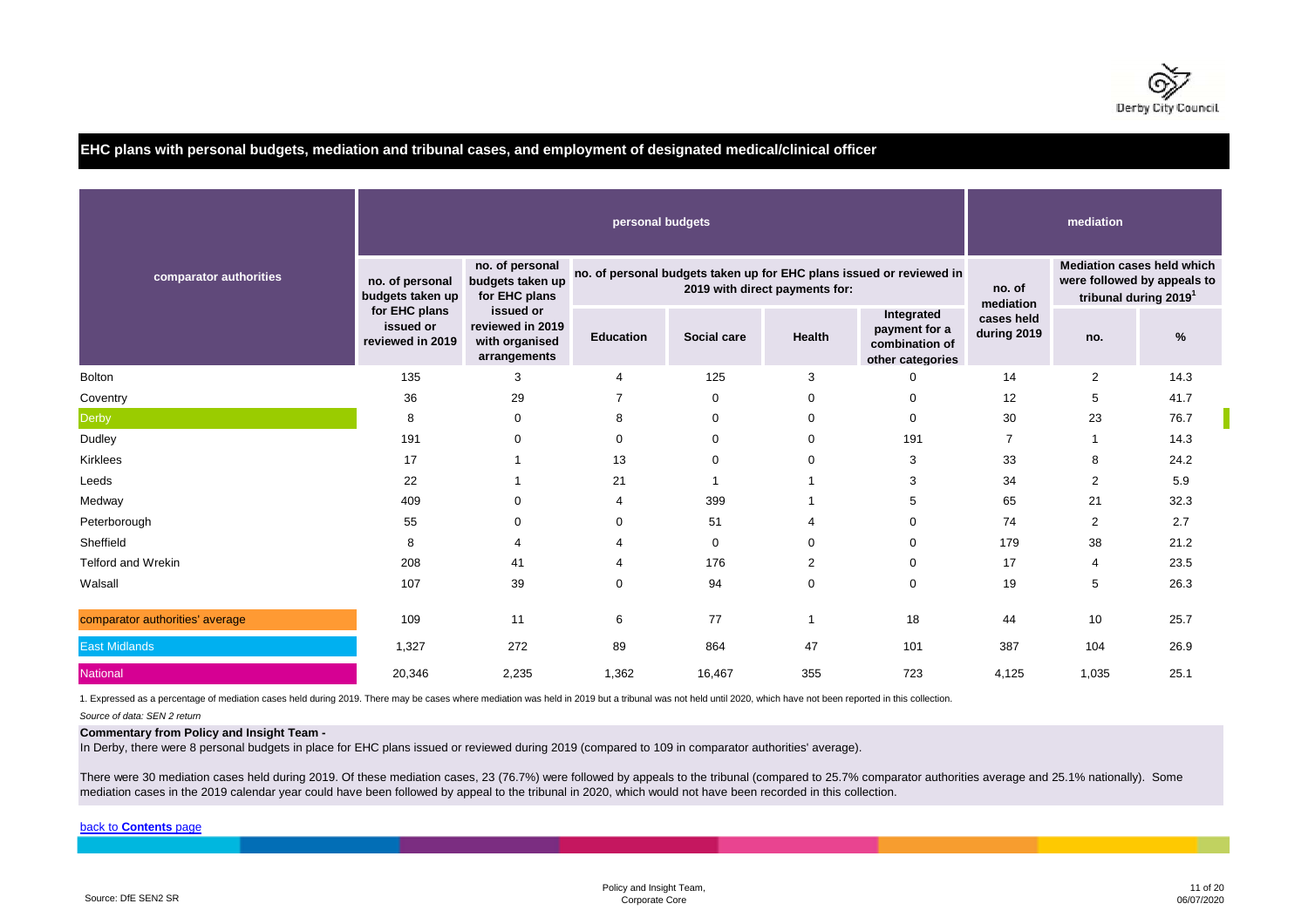

# **Children and young people with SEN Support**

|                                 |           | number of pupils with SEN Support |           |      | % of pupils with SEN Support |      |
|---------------------------------|-----------|-----------------------------------|-----------|------|------------------------------|------|
| comparator authorities          | 2018      | 2019                              | 2020      | 2018 | 2019                         | 2020 |
| Bolton                          | 5,955     | 5,850                             | 6,246     | 11.1 | 10.7                         | 11.3 |
| Coventry                        | 7,930     | 8,149                             | 8,624     | 13.5 | 13.7                         | 14.4 |
| Derby                           | 6,150     | 5,886                             | 5,709     | 13.9 | 13.1                         | 12.7 |
| Dudley                          | 6,626     | 6,899                             | 6,633     | 13.9 | 14.3                         | 13.7 |
| Kirklees                        | 6,896     | 7,255                             | 7,452     | 9.9  | 10.4                         | 10.7 |
| Leeds                           | 15,038    | 16,261                            | 17,136    | 11.8 | 12.5                         | 13.0 |
| Medway                          | 6,448     | 6,485                             | 6,268     | 13.6 | 13.5                         | 12.9 |
| Peterborough                    | 4,205     | 4,225                             | 4,337     | 11.1 | 10.9                         | 11.0 |
| Sheffield                       | 11,659    | 11,476                            | 11,246    | 14.0 | 13.6                         | 13.2 |
| Telford and Wrekin              | 4,437     | 4,755                             | 4,561     | 14.7 | 15.5                         | 14.6 |
| Walsall                         | 5,503     | 5,827                             | 6,345     | 10.4 | 10.9                         | 11.7 |
| comparator authorities' average | 7,350     | 7,552                             | 7,687     | 12.5 | 12.7                         | 12.7 |
| <b>East Midlands</b>            | 81,554    | 84,052                            | 86,307    | 11.2 | 11.4                         | 11.6 |
| National                        | 1,022,537 | 1,047,163                         | 1,079,000 | 11.7 | 11.9                         | 12.1 |

#### *Source: School Census*

**Commentary from Policy and Insight Team -** 

12.7% of children in Derby had SEN Support in 2020. This is a decrease of 1.2% since 2018. Nationally, SEN Support has increased by 0.4% to 12.1%.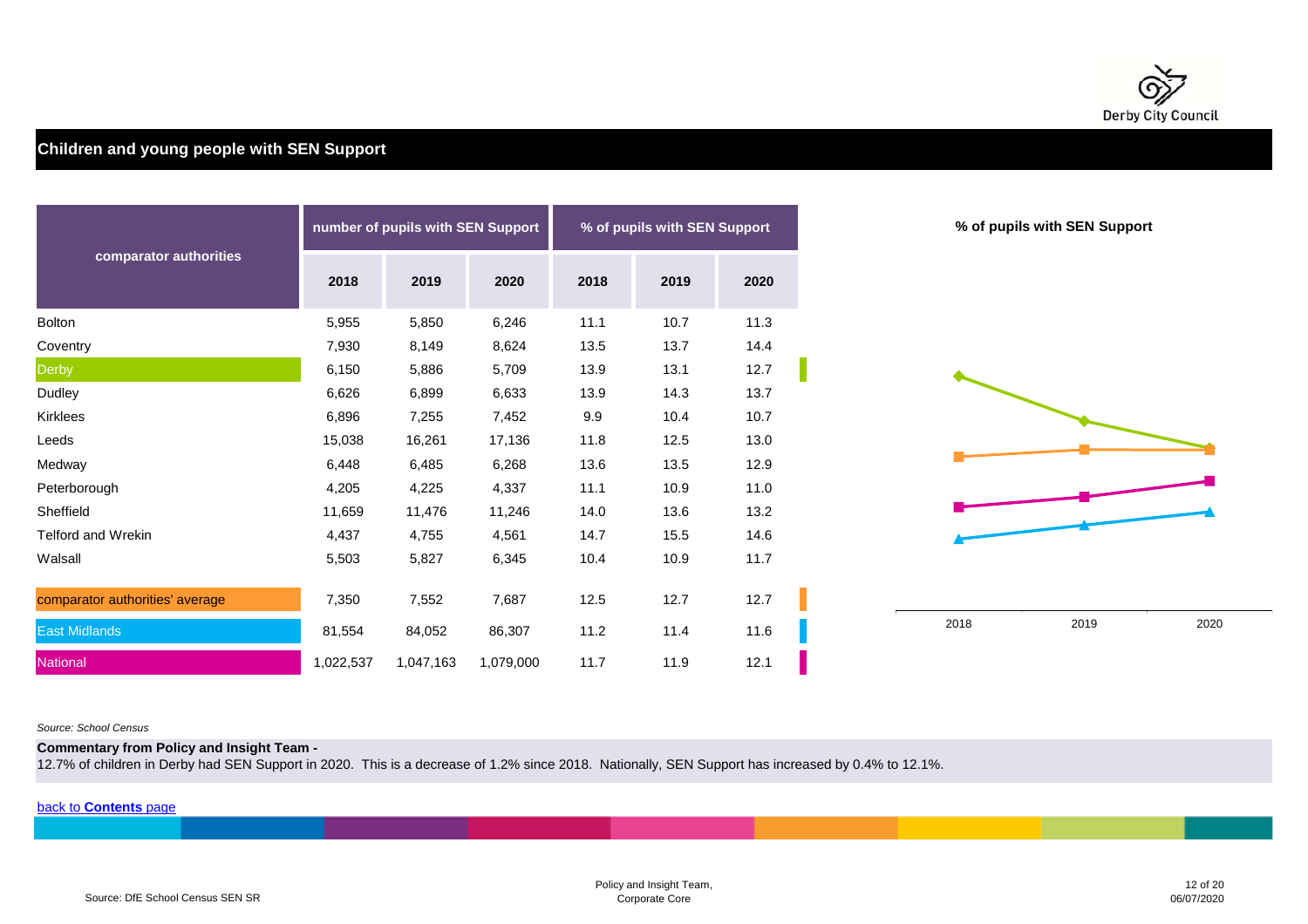

# **State-funded primary schools - Pupils with special educational needs (SEN) as at January 2020**

| comparator authorities          | % pupils with statements<br>or EHC plans | % pupils with SEN<br>support | % total SEN | % of total SEN Suppo                               |
|---------------------------------|------------------------------------------|------------------------------|-------------|----------------------------------------------------|
| Kirklees                        | 1.8                                      | 12.1                         | 13.9        |                                                    |
| <b>Bolton</b>                   | 1.8                                      | 12.3                         | 14.1        |                                                    |
| Peterborough                    | 1.7                                      | 12.7                         | 14.4        |                                                    |
| <b>Derby</b>                    | 2.2                                      | 12.9                         | 15.1        |                                                    |
| Walsall                         | 1.5                                      | 13.1                         | 14.6        |                                                    |
| Medway                          | 1.7                                      | 13.8                         | 15.5        |                                                    |
| <b>Telford and Wrekin</b>       | 1.4                                      | 14.1                         | 15.4        |                                                    |
| Sheffield                       | 1.1                                      | 14.2                         | 15.4        |                                                    |
| Dudley                          | 1.7                                      | 14.4                         | 16.1        |                                                    |
| Leeds                           | 0.8                                      | 14.6                         | 15.4        |                                                    |
| Coventry                        | 1.0                                      | 15.1                         | 16.1        |                                                    |
| comparator authorities' average | 1.5                                      | 13.6                         | 15.1        | Kirklees<br>Patien Peterozouar Oetay<br><b>Max</b> |
| <b>East Midlands</b>            | 1.3                                      | 12.4                         | 13.7        |                                                    |
| National                        | 1.8                                      | 12.8                         | 14.6        |                                                    |

**% of total SEN Support pupils in state-funded primary schools**



*Source of data: School Census*

**Commentary from Policy and Insight Team -** 

The percentage of SEN Support pupils in state-funded primaries is 12.9% in 2020 (12.8% nationally).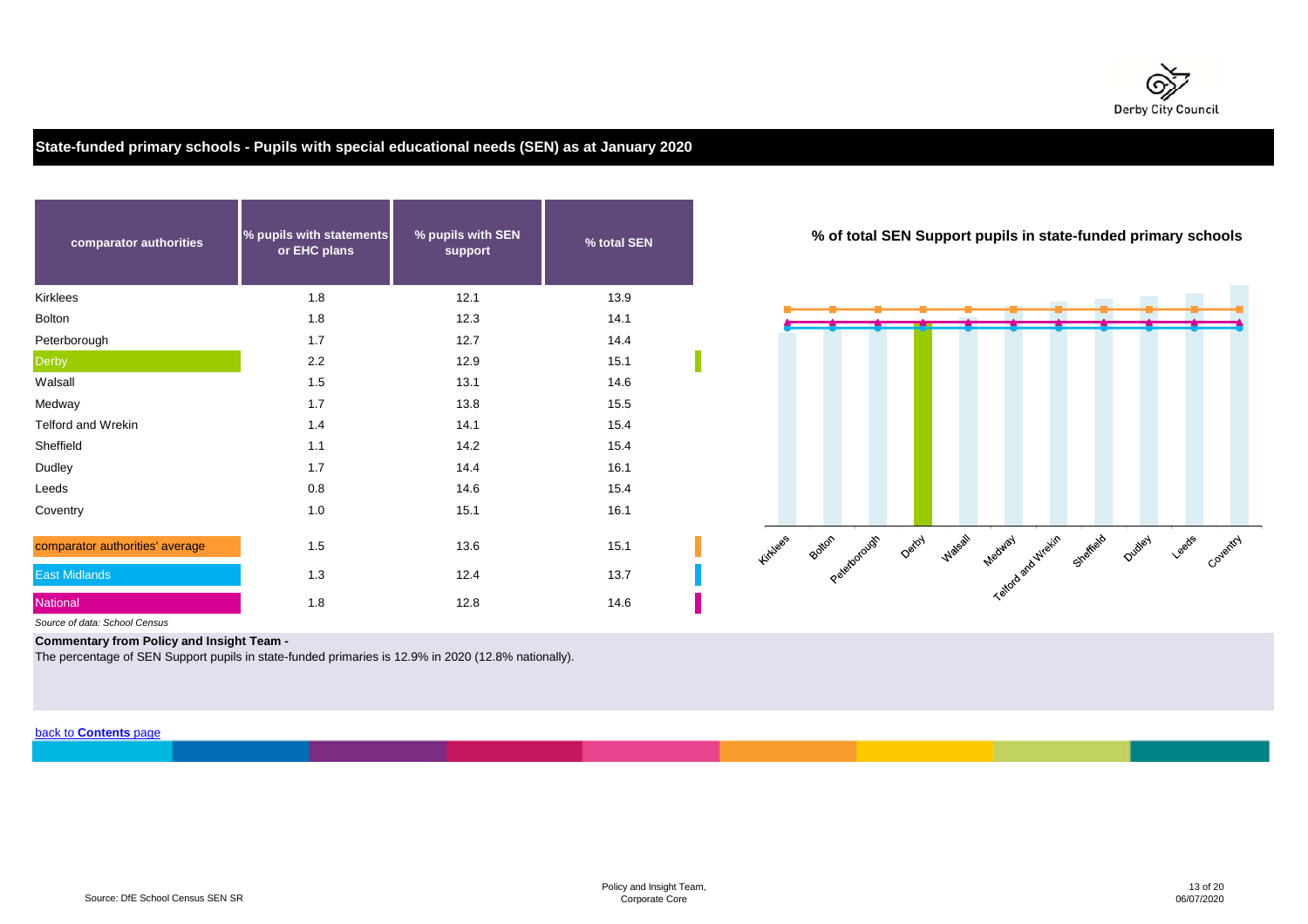

# **State-funded secondary schools - Pupils with special educational needs (SEN) as at January 2020**

| comparator authorities          | % pupils with statements<br>or EHC plans | % pupils with SEN<br>support | % total SEN | % of total SEN S<br>sec                  |
|---------------------------------|------------------------------------------|------------------------------|-------------|------------------------------------------|
| Peterborough                    | 1.4                                      | 9.2                          | 10.7        |                                          |
| Kirklees                        | 2.0                                      | 9.3                          | 11.3        |                                          |
| <b>Bolton</b>                   | 2.0                                      | 10.7                         | 12.6        |                                          |
| Walsall                         | 1.5                                      | 10.7                         | 12.2        |                                          |
| Leeds                           | 1.2                                      | 10.8                         | 12.0        |                                          |
| Sheffield                       | 1.4                                      | 11.8                         | 13.1        |                                          |
| Medway                          | 1.3                                      | 12.3                         | 13.7        |                                          |
| <b>Derby</b>                    | 2.1                                      | 12.5                         | 14.6        |                                          |
| Dudley                          | 1.5                                      | 13.0                         | 14.5        |                                          |
| Coventry                        | 1.1                                      | 13.4                         | 14.5        |                                          |
| <b>Telford and Wrekin</b>       | 1.9                                      | 14.8                         | 16.7        |                                          |
| comparator authorities' average | 1.6                                      | 11.7                         | 13.3        | Peterology for equal these<br>$\sqrt{ }$ |
| <b>East Midlands</b>            | 1.4                                      | 10.6                         | 11.9        |                                          |
| National                        | 1.8                                      | 11.1                         | 12.9        |                                          |



*Source of data: School Census*

**Commentary from Policy and Insight Team -** 

The percentage of SEN Support pupils in state-funded secondaries is 12.5% in 2020 (11.1% nationally).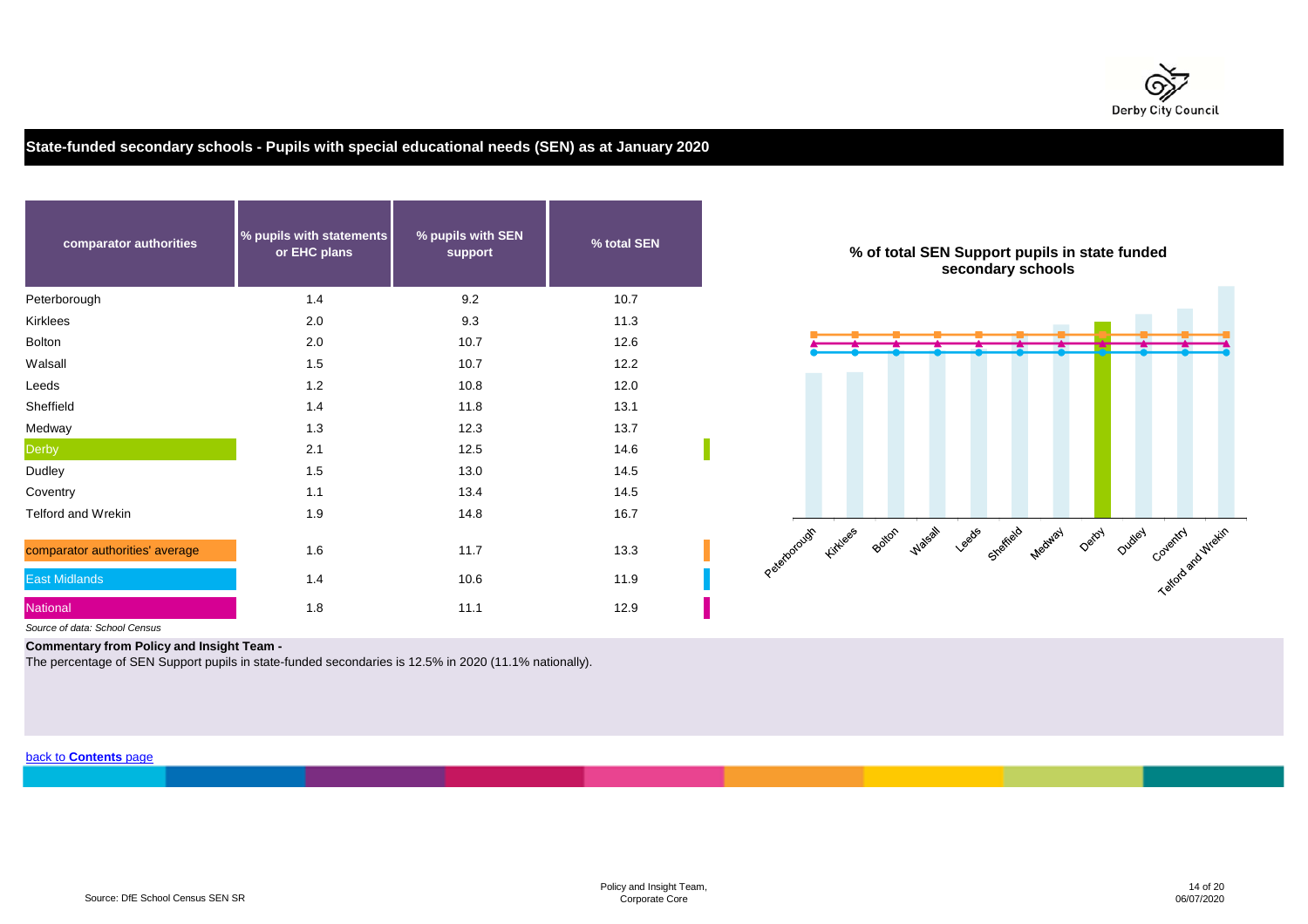

**Special schools - Pupils with special educational needs (SEN) as at January 2020**

| comparator authorities          | % pupils with statements<br>or EHC plans | % pupils with SEN<br>support* | % total SEN | % of total SEN Supp                        |
|---------------------------------|------------------------------------------|-------------------------------|-------------|--------------------------------------------|
| Medway                          | 100.0                                    | 0.0                           | 100.0       |                                            |
| <b>Kirklees</b>                 | 99.7                                     | 0.0                           | 99.7        |                                            |
| Peterborough                    | 99.9                                     | 0.1                           | 100.0       |                                            |
| Sheffield                       | 99.8                                     | 0.2                           | 100.0       |                                            |
| <b>Telford and Wrekin</b>       | 99.7                                     | 0.3                           | 100.0       |                                            |
| Dudley                          | 99.6                                     | 0.4                           | 100.0       |                                            |
| Walsall                         | 99.3                                     | 0.7                           | 100.0       |                                            |
| <b>Derby</b>                    | 99.3                                     | 0.7                           | 100.0       |                                            |
| Coventry                        | 99.2                                     | 0.8                           | 100.0       |                                            |
| Leeds                           | 99.2                                     | 0.8                           | 100.0       |                                            |
| <b>Bolton</b>                   | 98.3                                     | 1.7                           | 100.0       |                                            |
| comparator authorities' average | 99.5                                     | 0.5                           | 100.0       | Medited Kitlee's cloud out of state artist |
| <b>East Midlands</b>            | 97.9                                     | 1.0                           | 99.0        |                                            |
| National                        | 97.9                                     | 1.8                           | 99.7        |                                            |

**% of total SEN Support pupils in special schools**



*Source of data: School Census*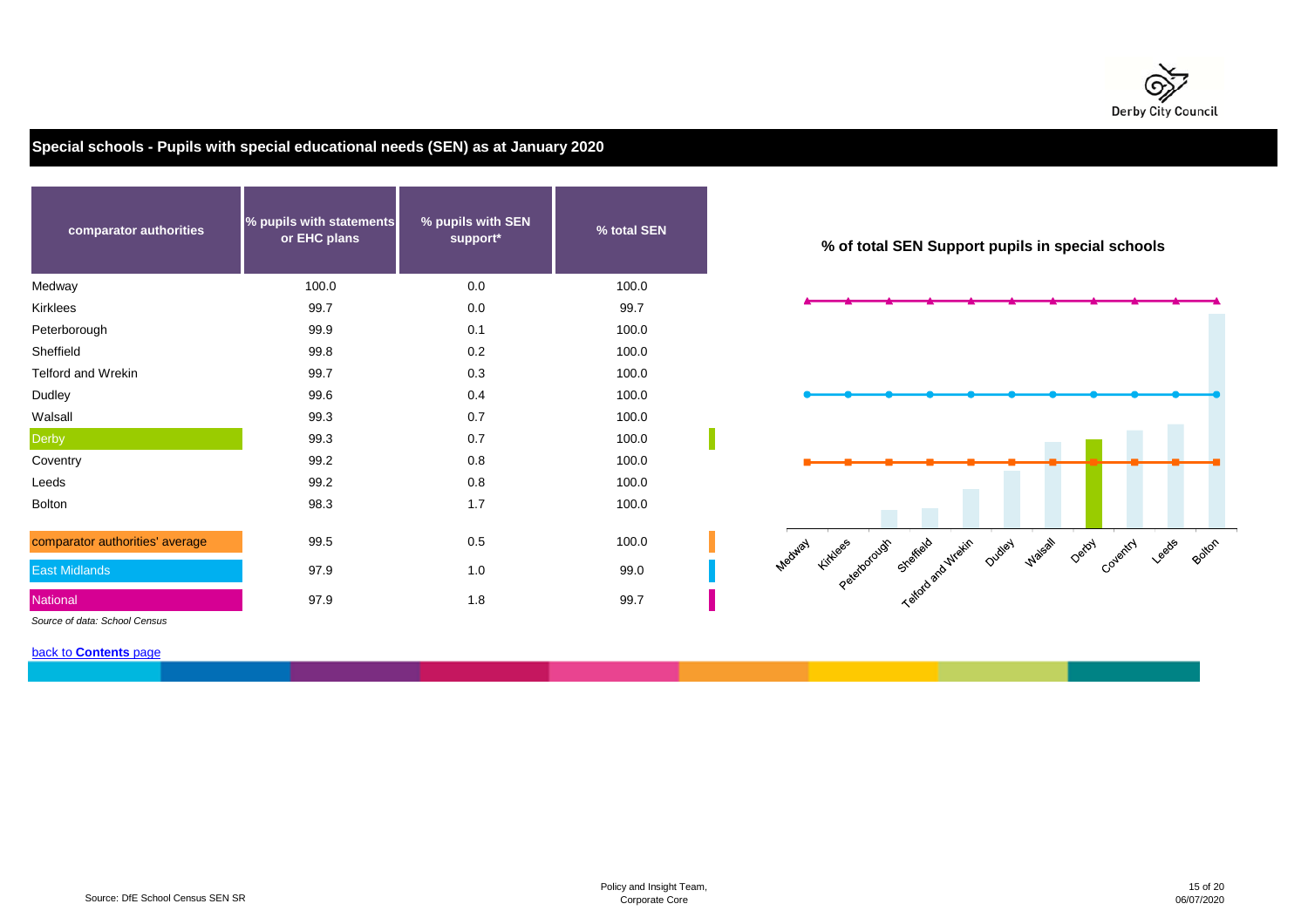

**All schools - Pupils with special educational needs (SEN) as at January 2020**

| comparator authorities          | % pupils with statements<br>or EHC plans | % pupils with SEN<br>support | % total SEN |                                          |
|---------------------------------|------------------------------------------|------------------------------|-------------|------------------------------------------|
| Kirklees                        | 3.0                                      | 10.7                         | 13.7        | % of total SEN Sup                       |
| Peterborough                    | 3.4                                      | 11.0                         | 14.4        |                                          |
| Bolton                          | 3.4                                      | 11.3                         | 14.8        |                                          |
| Walsall                         | 2.9                                      | 11.7                         | 14.6        |                                          |
| Derby                           | 3.9                                      | 12.7                         | 16.6        |                                          |
| Medway                          | 3.8                                      | 12.9                         | 16.6        |                                          |
| Leeds                           | 2.2                                      | 13.0                         | 15.2        |                                          |
| Sheffield                       | 2.8                                      | 13.2                         | 16.0        |                                          |
| Dudley                          | 3.6                                      | 13.7                         | 17.4        |                                          |
| Coventry                        | 2.7                                      | 14.4                         | 17.1        |                                          |
| Telford and Wrekin              | 3.7                                      | 14.6                         | 18.3        |                                          |
| comparator authorities' average | 3.2                                      | 12.7                         | 15.9        | Passionage solid place a<br>Detay<br>Mer |
| <b>East Midlands</b>            | 2.8                                      | 11.6                         | 14.4        |                                          |
| National                        | 3.3                                      | 12.1                         | 15.5        |                                          |



*Source of data: School Census*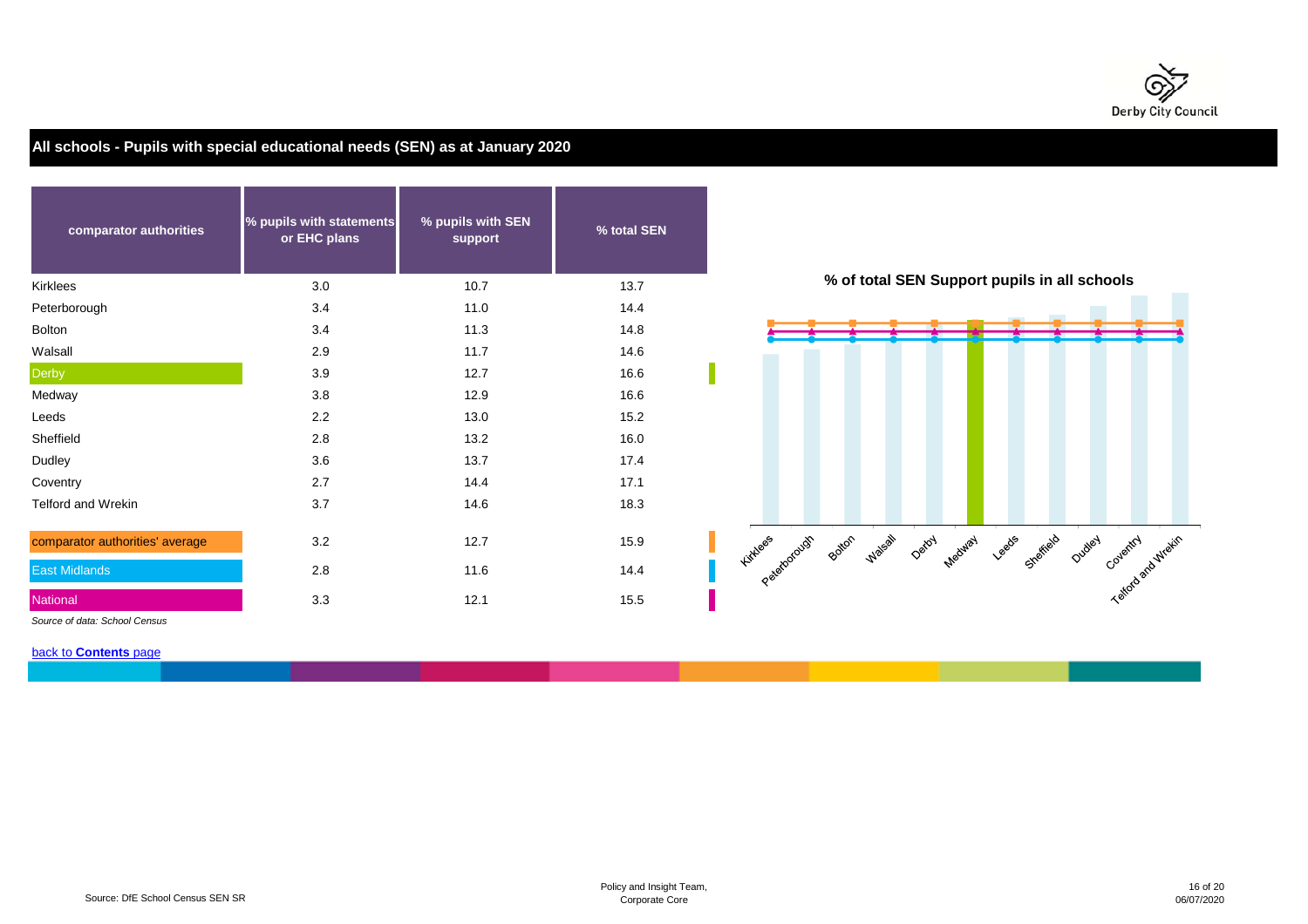

**State-funded primary schools - pupils with special educational needs (SEN) by type of need**

|                                 |                                 |                                    |                               |                                                         |                                           | % pupils with SEN by their primary type of need                     |                    |                   |                             |                     |                                  |                                       |                                                                                |
|---------------------------------|---------------------------------|------------------------------------|-------------------------------|---------------------------------------------------------|-------------------------------------------|---------------------------------------------------------------------|--------------------|-------------------|-----------------------------|---------------------|----------------------------------|---------------------------------------|--------------------------------------------------------------------------------|
| comparator authorities          | Specific Learning<br>Difficulty | Learning<br>Difficulty<br>Moderate | Severe Learning<br>Difficulty | Multiple<br><b>Learning Difficulty</b><br>ೲ<br>Profound | and Mental Health<br>Emotional<br>Social, | Communications<br><b>Panguage</b><br><b>Needs</b><br>Speech,<br>and | Hearing Impairment | Visual Impairment | Multi-Sensory<br>Impairment | Physical Disability | Spectrum<br>Disorder<br>Autistic | <b>Difficulty/Disability</b><br>Other | support but no<br>type<br>assessment of<br>specialist<br>of need<br><b>SEN</b> |
| <b>Bolton</b>                   | 6.7                             | 27.4                               | 0.6                           | 0.5                                                     | 15.8                                      | 31.2                                                                | 1.1                | 1.3               | 0.2                         | 2.9                 | 5.6                              | 4.6                                   | 2.1                                                                            |
| Coventry                        | 4.5                             | 28.6                               | 0.7                           | 0.1                                                     | 14.1                                      | 32.8                                                                | 1.3                | 1.1               | 0.3                         | 1.9                 | 10.7                             | 2.6                                   | 1.4                                                                            |
| Derby                           | 4.1                             | 24.0                               | 1.1                           | 0.2                                                     | 14.5                                      | 30.4                                                                | 2.2                | 1.3               | 0.2                         | 2.9                 | 14.2                             | 2.8                                   | 2.0                                                                            |
| Dudley                          | 5.4                             | 25.4                               | 0.2                           | 0.2                                                     | 16.0                                      | 35.3                                                                | 2.4                | 1.2               | 0.2                         | 3.8                 | 3.8                              | 2.4                                   | 3.8                                                                            |
| Kirklees                        | 6.9                             | 27.9                               | 0.8                           | 0.5                                                     | 16.5                                      | 26.6                                                                | 1.8                | 1.3               | 0.2                         | 2.7                 | 3.1                              | 2.3                                   | 9.4                                                                            |
| Leeds                           | 7.3                             | 21.4                               | 1.1                           | 0.3                                                     | 14.6                                      | 39.9                                                                | 2.1                | 1.0               | 0.1                         | 2.4                 | 4.8                              | 3.5                                   | 1.4                                                                            |
| Medway                          | 7.6                             | 10.7                               | 0.4                           | 0.2                                                     | 18.0                                      | 36.2                                                                | 1.2                | 1.1               | 0.6                         | 2.4                 | 8.2                              | 7.7                                   | 5.6                                                                            |
| Peterborough                    | 12.1                            | 14.2                               | 0.8                           | 0.2                                                     | 15.6                                      | 30.0                                                                | 2.6                | 0.9               | 0.5                         | 2.4                 | 12.3                             | 5.0                                   | 3.3                                                                            |
| Sheffield                       | 8.0                             | 18.2                               | 0.7                           | 0.2                                                     | 14.6                                      | 33.3                                                                | 2.3                | 0.9               | 0.1                         | 2.2                 | 16.3                             | 2.5                                   | 0.7                                                                            |
| <b>Telford and Wrekin</b>       | 8.3                             | 22.0                               | 0.3                           | 0.3                                                     | 18.0                                      | 31.5                                                                | 2.3                | 1.0               | 0.2                         | 3.4                 | 4.1                              | 2.5                                   | 6.1                                                                            |
| Walsall                         | 4.2                             | 29.7                               | 0.6                           | 0.3                                                     | 12.9                                      | 34.4                                                                | 1.5                | 1.1               | 0.2                         | 1.7                 | 5.5                              | 2.6                                   | 5.4                                                                            |
| comparator authorities' average | 6.8                             | 22.7                               | 0.7                           | 0.3                                                     | 15.5                                      | 32.9                                                                | 1.9                | 1.1               | 0.3                         | 2.6                 | 8.1                              | 3.5                                   | 3.7                                                                            |
| <b>East Midlands</b>            | 8.8                             | 24.4                               | 0.8                           | 0.4                                                     | 17.7                                      | 24.1                                                                | 1.8                | 1.1               | 0.3                         | 3.0                 | 9.7                              | 4.0                                   | 4.0                                                                            |
| National                        | 9.5                             | 19.5                               | 0.6                           | 0.3                                                     | 16.8                                      | 31.2                                                                | 1.7                | 0.9               | 0.3                         | 2.8                 | 8.7                              | 3.7                                   | 4.1                                                                            |

Pupils with SEN provided information on their primary need and, if appropriate, their secondary need. Information on primary need only is given here.

#### *Source of data: School Census*

**Commentary from Policy and Insight Team -** 

Locally, the distribution across the types of SEN is mostly similar to 2019. The largest difference is a drop of 1.5% in Moderate Learning Difficulty and Speech, Language and Communications Needs. Speech, Language and Communications Needs has the highest percentage of primary need nationally and locally (30.4% in Derby and 31.2% nationally).

Moderate Learning Difficulty is the second highest needs type (24.0% in Derby, 19.5% nationally).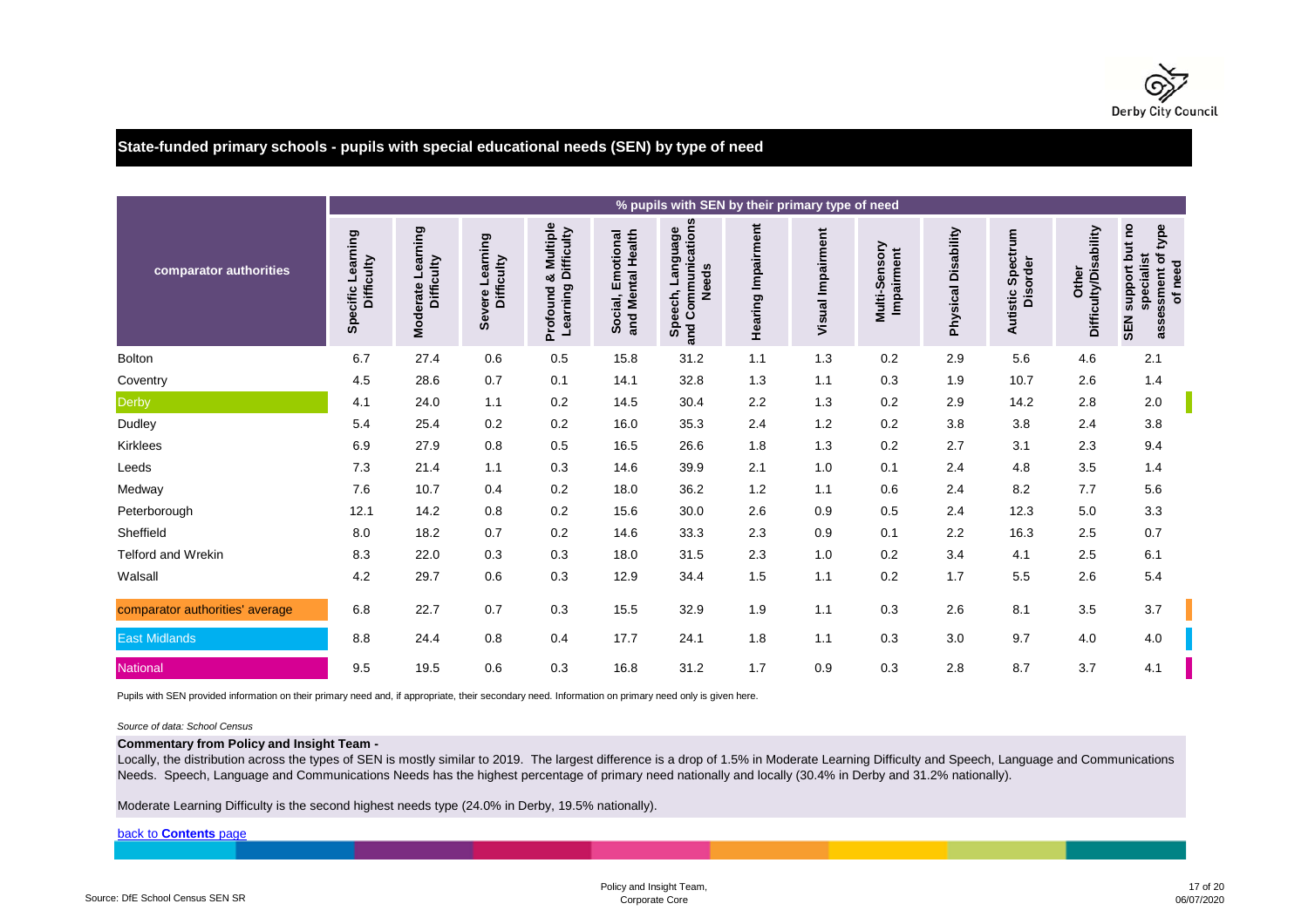

# **State-funded secondary schools - pupils with special educational needs (SEN) by type of need**

|                                 |                                 |                                           |                               |                                                      |                                           | % pupils with SEN by their primary type of need              |                    |                          |                             |                     |                                         |                                       |                                                                                   |
|---------------------------------|---------------------------------|-------------------------------------------|-------------------------------|------------------------------------------------------|-------------------------------------------|--------------------------------------------------------------|--------------------|--------------------------|-----------------------------|---------------------|-----------------------------------------|---------------------------------------|-----------------------------------------------------------------------------------|
| comparator authorities          | Specific Learning<br>Difficulty | Learning<br>Difficulty<br><b>Moderate</b> | Severe Learning<br>Difficulty | & Multiple<br><b>Learning Difficulty</b><br>Profound | and Mental Health<br>Emotional<br>Social, | Communications<br><b>Panguage</b><br>Needs<br>Speech,<br>and | Hearing Impairment | <b>Visual Impairment</b> | Multi-Sensory<br>Impairment | Physical Disability | Spectrum<br><b>Disorder</b><br>Autistic | <b>Difficulty/Disability</b><br>Other | but no<br>type<br>assessment of<br>specialist<br>of need<br>support<br><b>NES</b> |
| <b>Bolton</b>                   | 11.7                            | 40.2                                      | 0.4                           | 0.0                                                  | 19.7                                      | 11.2                                                         | 2.7                | 1.5                      | 0.2                         | 2.8                 | 6.4                                     | 1.6                                   | 1.5                                                                               |
| Coventry                        | 12.6                            | 29.5                                      | 0.4                           | 0.0                                                  | 15.1                                      | 10.9                                                         | 2.1                | 1.3                      | 0.0                         | 1.9                 | 18.6                                    | 4.8                                   | 2.6                                                                               |
| Derby                           | 10.5                            | 29.5                                      | 1.4                           | 0.1                                                  | 22.8                                      | 9.9                                                          | 2.7                | 1.7                      | 0.2                         | 3.3                 | 11.5                                    | 4.7                                   | 1.7                                                                               |
| Dudley                          | 20.1                            | 35.0                                      | 0.0                           | 0.0                                                  | 15.9                                      | 8.5                                                          | 3.1                | 1.9                      | 0.1                         | 4.1                 | 6.6                                     | 2.0                                   | 2.7                                                                               |
| Kirklees                        | 14.7                            | 20.1                                      | 0.8                           | 0.2                                                  | 26.1                                      | 11.6                                                         | 3.3                | 2.5                      | 0.2                         | 3.0                 | 5.1                                     | 7.9                                   | 4.6                                                                               |
| Leeds                           | 17.5                            | 25.2                                      | 0.4                           | 0.2                                                  | 26.1                                      | 12.0                                                         | 3.6                | 1.2                      | 0.2                         | 2.2                 | 6.6                                     | 3.3                                   | 1.5                                                                               |
| Medway                          | 14.4                            | 14.0                                      | 0.4                           | 0.0                                                  | 24.8                                      | 11.0                                                         | 2.6                | 1.7                      | 0.5                         | 3.1                 | 16.7                                    | 8.3                                   | 2.6                                                                               |
| Peterborough                    | 23.2                            | 21.4                                      | 0.5                           | 0.1                                                  | 18.0                                      | 10.9                                                         | 3.5                | 1.3                      | 0.3                         | 2.0                 | 13.0                                    | 4.8                                   | 0.9                                                                               |
| Sheffield                       | 20.4                            | 16.8                                      | 0.6                           | 0.1                                                  | 22.4                                      | 11.9                                                         | 3.0                | 1.4                      | 0.1                         | 1.6                 | 17.9                                    | 3.2                                   | 0.6                                                                               |
| Telford and Wrekin              | 24.5                            | 30.1                                      | 0.0                           | 0.2                                                  | 14.8                                      | 9.5                                                          | 2.3                | 1.9                      | 0.1                         | 3.2                 | 8.4                                     | 2.8                                   | 2.2                                                                               |
| Walsall                         | 8.7                             | 38.5                                      | 0.3                           | 0.0                                                  | 16.5                                      | 10.0                                                         | 2.3                | 2.2                      | 0.1                         | 2.9                 | 11.9                                    | 3.4                                   | 3.2                                                                               |
| comparator authorities' average | 16.2                            | 27.3                                      | 0.5                           | 0.1                                                  | 20.2                                      | 10.7                                                         | 2.8                | 1.7                      | 0.2                         | 2.7                 | 11.2                                    | 4.3                                   | 2.2                                                                               |
| <b>East Midlands</b>            | 19.2                            | 25.3                                      | 0.6                           | 0.2                                                  | 20.3                                      | 7.0                                                          | 2.1                | 1.5                      | 0.4                         | 3.1                 | 12.4                                    | 5.9                                   | 2.1                                                                               |
| <b>National</b>                 | 20.0                            | 20.8                                      | 0.5                           | 0.1                                                  | 20.7                                      | 11.7                                                         | 2.2                | 1.3                      | 0.2                         | 3.0                 | 11.1                                    | 5.7                                   | 2.7                                                                               |

Pupils with SEN provided information on their primary need and, if appropriate, their secondary need. Information on primary need only is given here.

#### *Source of data: School Census*

### **Commentary from Policy and Insight Team -**

The largest difference since 2019 is an increase of 4.4% in Social, Emotional and Mental Health. Moderate Learning Difficulty has the highest percentage of primary need nationally and locally (29.5% in Derby and 20.8% nationally).

Social, Emotional and Mental Health is the second highest needs type in Derby at 22.8% (20.7% nationally).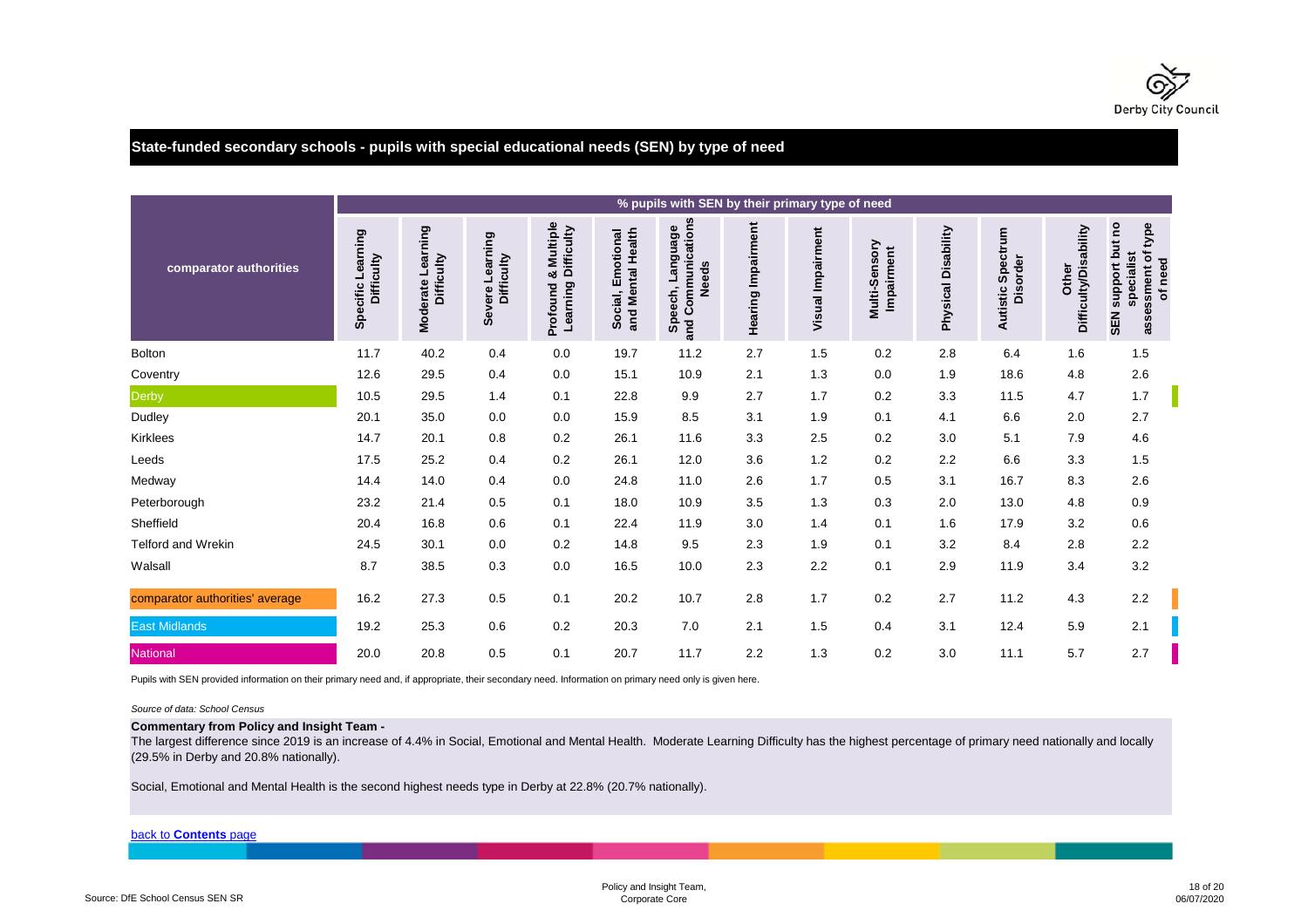

# **All special schools - pupils with special educational needs (SEN) by type of need**

|                                 |                                 |                                        |                               |                                                         |                                           | % pupils with SEN by their primary type of need           |                    |                   |                             |                     |                                         |                                       |                                                                      |
|---------------------------------|---------------------------------|----------------------------------------|-------------------------------|---------------------------------------------------------|-------------------------------------------|-----------------------------------------------------------|--------------------|-------------------|-----------------------------|---------------------|-----------------------------------------|---------------------------------------|----------------------------------------------------------------------|
| comparator authorities          | Specific Learning<br>Difficulty | earning<br>Difficulty<br>ᆜ<br>Moderate | Severe Learning<br>Difficulty | Multiple<br><b>Learning Difficulty</b><br>ಯ<br>Profound | and Mental Health<br>Emotional<br>Social, | Communications<br>Speech, Language<br><b>Needs</b><br>and | Hearing Impairment | Visual Impairment | Multi-Sensory<br>Impairment | Physical Disability | Spectrum<br><b>Disorder</b><br>Autistic | <b>Difficulty/Disability</b><br>Other | SEN support but no<br>type<br>assessment of<br>specialist<br>of need |
| <b>Bolton</b>                   | 0.4                             | 15.8                                   | 19.4                          | 8.9                                                     | 10.8                                      | 2.4                                                       | 8.4                | 0.0               | 0.0                         | 0.7                 | 32.9                                    | 0.4                                   | 0.0                                                                  |
| Coventry                        | 1.9                             | 13.1                                   | 19.3                          | 6.1                                                     | 12.1                                      | 5.3                                                       | 0.5                | 0.4               | 0.2                         | 1.2                 | 38.4                                    | 1.4                                   | 0.1                                                                  |
| Derby                           | 1.9                             | 19.9                                   | 12.7                          | 13.0                                                    | 13.1                                      | 5.1                                                       | 0.1                | 0.6               | 0.3                         | 1.0                 | 31.3                                    | 1.0                                   | 0.0                                                                  |
| Dudley                          | 1.3                             | 21.7                                   | 10.7                          | 3.8                                                     | 9.0                                       | 23.1                                                      | 0.6                | 0.3               | 0.3                         | 3.3                 | 25.8                                    | 0.1                                   | 0.0                                                                  |
| Kirklees                        | 2.2                             | 11.6                                   | 17.2                          | 12.8                                                    | 15.9                                      | 16.6                                                      | 0.6                | 0.6               | 0.5                         | 2.2                 | 18.6                                    | 1.2                                   | 0.0                                                                  |
| Leeds                           | 3.3                             | 19.4                                   | 17.1                          | 5.9                                                     | 20.0                                      | 5.8                                                       | 0.2                | 0.2               | 0.0                         | 1.1                 | 25.6                                    | 1.5                                   | 0.0                                                                  |
| Medway                          | 5.2                             | 17.0                                   | 16.4                          | 5.4                                                     | 7.4                                       | 9.2                                                       | 0.0                | 0.1               | 0.1                         | 2.3                 | 35.2                                    | 1.7                                   | 0.0                                                                  |
| Peterborough                    | 0.9                             | 20.4                                   | 19.2                          | 9.2                                                     | 8.9                                       | 4.9                                                       | 0.4                | 0.1               | 0.1                         | 2.2                 | 33.5                                    | 0.1                                   | 0.0                                                                  |
| Sheffield                       | 1.3                             | 2.6                                    | 21.9                          | 7.7                                                     | 16.0                                      | 4.9                                                       | 0.4                | 0.3               | 0.0                         | 1.9                 | 42.2                                    | 0.9                                   | 0.0                                                                  |
| <b>Telford and Wrekin</b>       | 0.2                             | 31.5                                   | 15.4                          | 17.8                                                    | 13.7                                      | 5.7                                                       | 0.0                | 0.0               | 0.0                         | 0.2                 | 15.2                                    | 0.5                                   | 0.0                                                                  |
| Walsall                         | 0.7                             | 7.4                                    | 24.2                          | 10.4                                                    | 16.3                                      | 7.0                                                       | 0.1                | 0.1               | 0.0                         | 0.8                 | 32.4                                    | $0.5\,$                               | 0.0                                                                  |
| comparator authorities' average | 1.8                             | 16.4                                   | 17.6                          | 9.2                                                     | 13.0                                      | 8.2                                                       | 1.0                | 0.3               | 0.1                         | 1.5                 | 30.1                                    | 0.8                                   | 0.0                                                                  |
| <b>East Midlands</b>            | 2.2                             | 11.4                                   | 20.2                          | 6.6                                                     | 14.4                                      | 9.8                                                       | 0.4                | 0.4               | 0.5                         | 3.8                 | 28.8                                    | 1.5                                   | 0.0                                                                  |
| National                        | 1.7                             | 12.0                                   | 21.4                          | 6.6                                                     | 12.8                                      | 7.7                                                       | 0.7                | 0.5               | 0.2                         | 3.1                 | 31.3                                    | 1.7                                   | 0.1                                                                  |

Pupils with SEN provided information on their primary need and, if appropriate, their secondary need. Information on primary need only is given here.

#### *Source of data: School Census*

## **Commentary from Policy and Insight Team -**

Locally, Autistic Spectrum Disorder has the highest percentage of primary need in Derby at 31.3% (31.3% nationally).

Moderate Learning Difficulty is the second highest needs type in Derby at 19.9%. Nationally, the second highest needs type is Severe Learning Difficulty at 21.4% (12.7% locally).